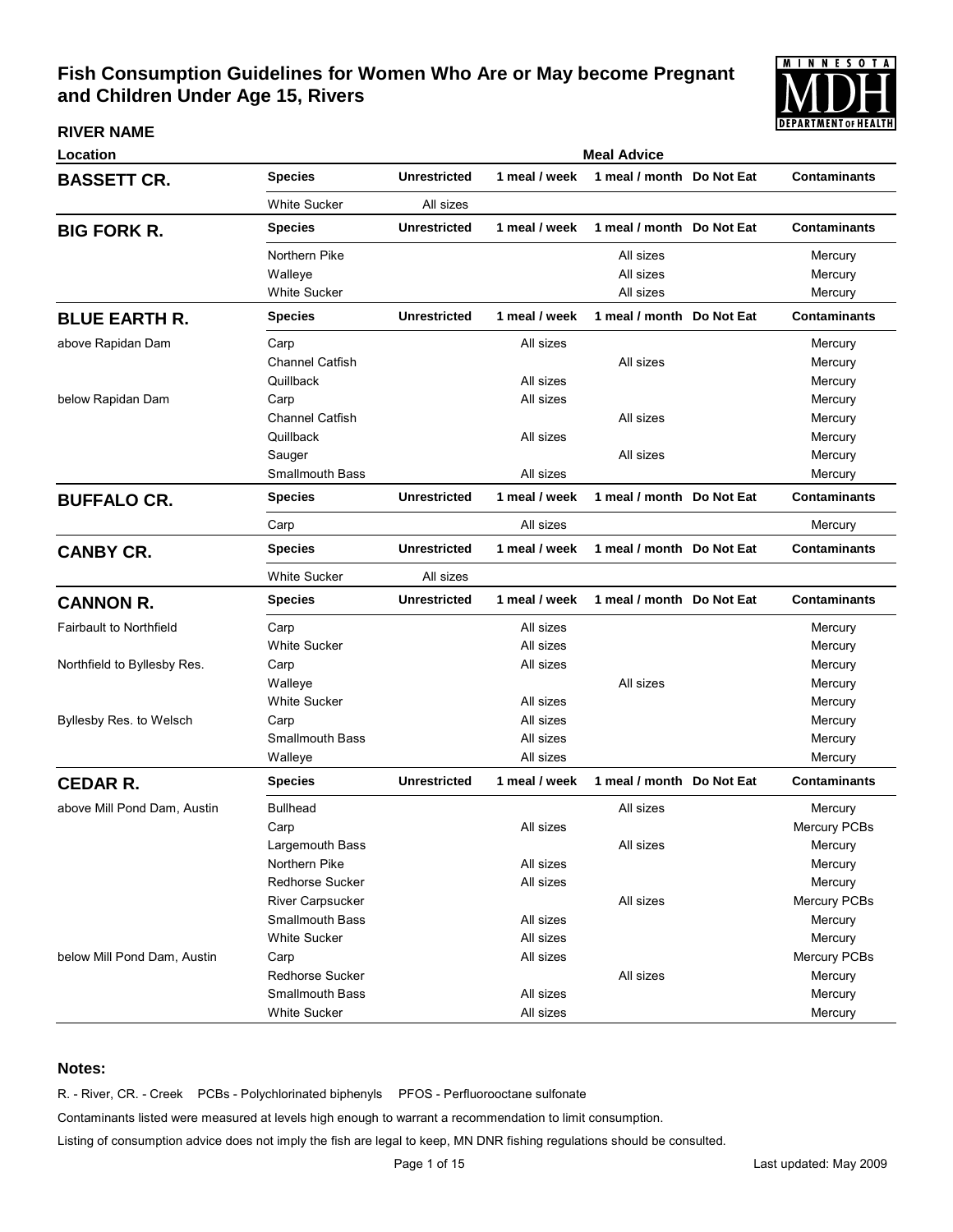

### **RIVER NAME**

| Location               | <b>Meal Advice</b>     |                     |                  |                           |  |                     |  |  |
|------------------------|------------------------|---------------------|------------------|---------------------------|--|---------------------|--|--|
| <b>CENTER CR.</b>      | <b>Species</b>         | <b>Unrestricted</b> | 1 meal / week    | 1 meal / month Do Not Eat |  | <b>Contaminants</b> |  |  |
|                        | <b>Buffalo</b>         | All sizes           |                  |                           |  |                     |  |  |
|                        | <b>Bullhead</b>        | All sizes           |                  |                           |  |                     |  |  |
|                        | Carp                   | All sizes           |                  |                           |  |                     |  |  |
|                        | <b>White Sucker</b>    |                     | All sizes        |                           |  | Mercury             |  |  |
| <b>CHIPPEWAR.</b>      | <b>Species</b>         | <b>Unrestricted</b> | 1 meal / week    | 1 meal / month Do Not Eat |  | <b>Contaminants</b> |  |  |
|                        | Carp                   |                     | All sizes        |                           |  | Mercury             |  |  |
|                        | <b>Channel Catfish</b> |                     | All sizes        |                           |  | Mercury             |  |  |
|                        | Northern Pike          |                     | All sizes        |                           |  | Mercury             |  |  |
|                        | Walleye                |                     | All sizes        |                           |  | Mercury             |  |  |
| <b>CLEARWATER R.</b>   | <b>Species</b>         | <b>Unrestricted</b> | 1 meal / week    | 1 meal / month Do Not Eat |  | <b>Contaminants</b> |  |  |
|                        | Northern Pike          |                     |                  | All sizes                 |  | Mercury             |  |  |
|                        | <b>White Sucker</b>    |                     | All sizes        |                           |  | Mercury             |  |  |
| <b>COTTONWOOD R.</b>   | Species                | <b>Unrestricted</b> | 1 meal / week    | 1 meal / month Do Not Eat |  | <b>Contaminants</b> |  |  |
|                        | Carp                   |                     | All sizes        |                           |  | Mercury             |  |  |
|                        | <b>Channel Catfish</b> |                     | All sizes        |                           |  | Mercury PCBs        |  |  |
|                        | <b>Freshwater Drum</b> |                     | All sizes        |                           |  | Mercury             |  |  |
|                        | Quillback              |                     | All sizes        |                           |  | Mercury             |  |  |
|                        | Walleye                |                     |                  | All sizes                 |  | Mercury             |  |  |
|                        | <b>White Sucker</b>    |                     | All sizes        |                           |  | Mercury             |  |  |
| <b>CROOKED CR.</b>     | <b>Species</b>         | <b>Unrestricted</b> | 1 meal / week    | 1 meal / month Do Not Eat |  | <b>Contaminants</b> |  |  |
|                        | <b>Brook Trout</b>     |                     | All sizes        |                           |  | Mercury             |  |  |
|                        | <b>Rainbow Trout</b>   |                     | All sizes        |                           |  | Mercury             |  |  |
|                        | <b>White Sucker</b>    |                     | All sizes        |                           |  | Mercury             |  |  |
| <b>CROW R.</b>         | <b>Species</b>         | <b>Unrestricted</b> | 1 meal / week    | 1 meal / month Do Not Eat |  | <b>Contaminants</b> |  |  |
|                        | Carp                   |                     |                  | All sizes                 |  | Mercury             |  |  |
|                        | <b>Smallmouth Bass</b> |                     |                  | All sizes                 |  | Mercury             |  |  |
| <b>CROW R., N FORK</b> | <b>Species</b>         | <b>Unrestricted</b> | 1 meal / week    | 1 meal / month Do Not Eat |  | <b>Contaminants</b> |  |  |
|                        | Carp                   |                     |                  | All sizes                 |  | Mercury             |  |  |
|                        | <b>Channel Catfish</b> |                     | shorter than 17" | 17" or longer             |  | Mercury             |  |  |
|                        | Northern Pike          |                     | All sizes        |                           |  | Mercury             |  |  |
|                        | Smallmouth Bass        |                     |                  | All sizes                 |  | Mercury             |  |  |
|                        | Walleye                |                     |                  | All sizes                 |  | Mercury             |  |  |
| <b>CROW R., S FORK</b> | <b>Species</b>         | <b>Unrestricted</b> | 1 meal / week    | 1 meal / month Do Not Eat |  | <b>Contaminants</b> |  |  |
|                        | Carp                   |                     | All sizes        |                           |  | Mercury             |  |  |
|                        | Crappie                |                     | All sizes        |                           |  | Mercury             |  |  |
|                        | Northern Pike          |                     |                  | All sizes                 |  | Mercury             |  |  |
|                        | Walleye                |                     |                  | All sizes                 |  | Mercury             |  |  |
|                        | White Sucker           |                     | All sizes        |                           |  | Mercury             |  |  |

### **Notes:**

R. - River, CR. - Creek PCBs - Polychlorinated biphenyls PFOS - Perfluorooctane sulfonate

Contaminants listed were measured at levels high enough to warrant a recommendation to limit consumption.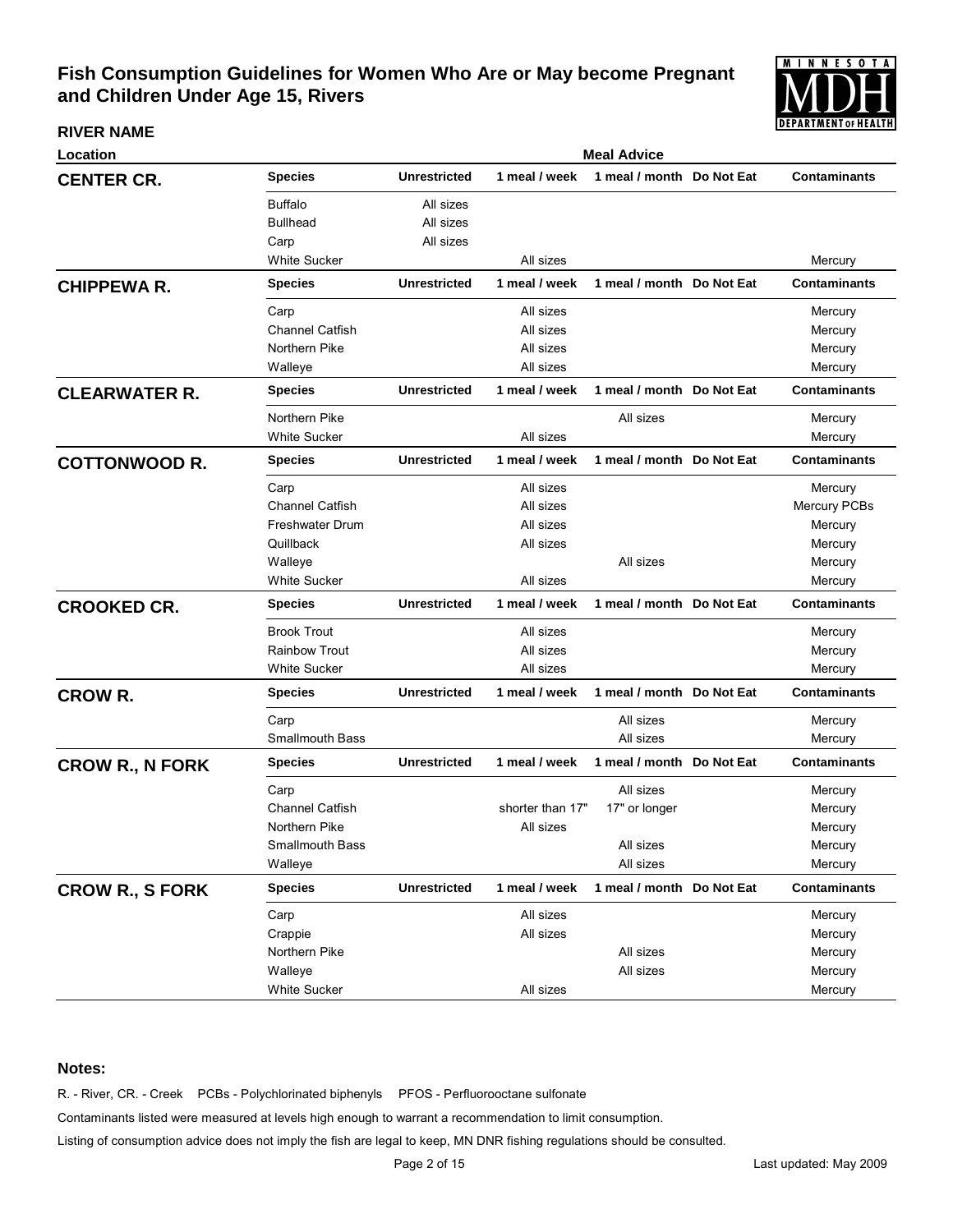

**RIVER NAME**

| Location                 | <b>Meal Advice</b>      |                     |               |                           |  |                     |  |  |
|--------------------------|-------------------------|---------------------|---------------|---------------------------|--|---------------------|--|--|
| <b>CROW WING R.</b>      | <b>Species</b>          | <b>Unrestricted</b> | 1 meal / week | 1 meal / month Do Not Eat |  | <b>Contaminants</b> |  |  |
|                          | <b>Bluegill Sunfish</b> |                     | All sizes     |                           |  | Mercury             |  |  |
|                          | Carp                    |                     |               | All sizes                 |  | Mercury             |  |  |
|                          | Northern Pike           |                     | All sizes     |                           |  | Mercury             |  |  |
| DARK R.                  | <b>Species</b>          | <b>Unrestricted</b> | 1 meal / week | 1 meal / month Do Not Eat |  | <b>Contaminants</b> |  |  |
|                          | <b>Brook Trout</b>      |                     | All sizes     |                           |  | Mercury             |  |  |
|                          | <b>Brown Trout</b>      |                     | All sizes     |                           |  | Mercury             |  |  |
| ELK R.                   | Species                 | <b>Unrestricted</b> | 1 meal / week | 1 meal / month Do Not Eat |  | <b>Contaminants</b> |  |  |
|                          | Carp                    |                     | All sizes     |                           |  | Mercury             |  |  |
|                          | Northern Pike           |                     |               | All sizes                 |  | Mercury             |  |  |
|                          | Walleye                 |                     | All sizes     |                           |  | Mercury             |  |  |
| <b>FORT RIDGELY CR.</b>  | <b>Species</b>          | <b>Unrestricted</b> | 1 meal / week | 1 meal / month Do Not Eat |  | <b>Contaminants</b> |  |  |
|                          | <b>Brown Trout</b>      |                     | All sizes     |                           |  | Mercury             |  |  |
|                          | <b>White Sucker</b>     |                     | All sizes     |                           |  | Mercury             |  |  |
| <b>GARVIN BROOK</b>      | <b>Species</b>          | <b>Unrestricted</b> | 1 meal / week | 1 meal / month Do Not Eat |  | <b>Contaminants</b> |  |  |
|                          | <b>Brown Trout</b>      | All sizes           |               |                           |  |                     |  |  |
|                          | <b>White Sucker</b>     |                     | All sizes     |                           |  | Mercury             |  |  |
| <b>GILMORE CR.</b>       | <b>Species</b>          | <b>Unrestricted</b> | 1 meal / week | 1 meal / month Do Not Eat |  | <b>Contaminants</b> |  |  |
|                          | <b>Brown Trout</b>      |                     | All sizes     |                           |  | Mercury             |  |  |
| <b>GRAND PORTAGE CR.</b> | <b>Species</b>          | <b>Unrestricted</b> | 1 meal / week | 1 meal / month Do Not Eat |  | Contaminants        |  |  |
|                          | <b>Brook Trout</b>      | All sizes           |               |                           |  |                     |  |  |
| <b>HAWK CR.</b>          | <b>Species</b>          | <b>Unrestricted</b> | 1 meal / week | 1 meal / month Do Not Eat |  | <b>Contaminants</b> |  |  |
|                          | Carp                    |                     | All sizes     |                           |  | Mercury             |  |  |
|                          | <b>Channel Catfish</b>  |                     | All sizes     |                           |  | Mercury             |  |  |
|                          | Walleye                 |                     | All sizes     |                           |  | Mercury             |  |  |
| <b>HAY CR.</b>           | Species                 | <b>Unrestricted</b> | 1 meal / week | 1 meal / month Do Not Eat |  | <b>Contaminants</b> |  |  |
|                          | <b>Brown Trout</b>      | All sizes           |               |                           |  |                     |  |  |
|                          | <b>White Sucker</b>     |                     | All sizes     |                           |  | Mercury             |  |  |
| <b>JUNCO CR.</b>         | <b>Species</b>          | <b>Unrestricted</b> | 1 meal / week | 1 meal / month Do Not Eat |  | <b>Contaminants</b> |  |  |
|                          | <b>Brook Trout</b>      |                     | All sizes     |                           |  | Mercury             |  |  |
| <b>KABEKONA R.</b>       | <b>Species</b>          | <b>Unrestricted</b> | 1 meal / week | 1 meal / month Do Not Eat |  | <b>Contaminants</b> |  |  |
|                          | <b>Brook Trout</b>      |                     | All sizes     |                           |  | Mercury             |  |  |
|                          |                         |                     |               |                           |  |                     |  |  |

#### **Notes:**

R. - River, CR. - Creek PCBs - Polychlorinated biphenyls PFOS - Perfluorooctane sulfonate

Contaminants listed were measured at levels high enough to warrant a recommendation to limit consumption.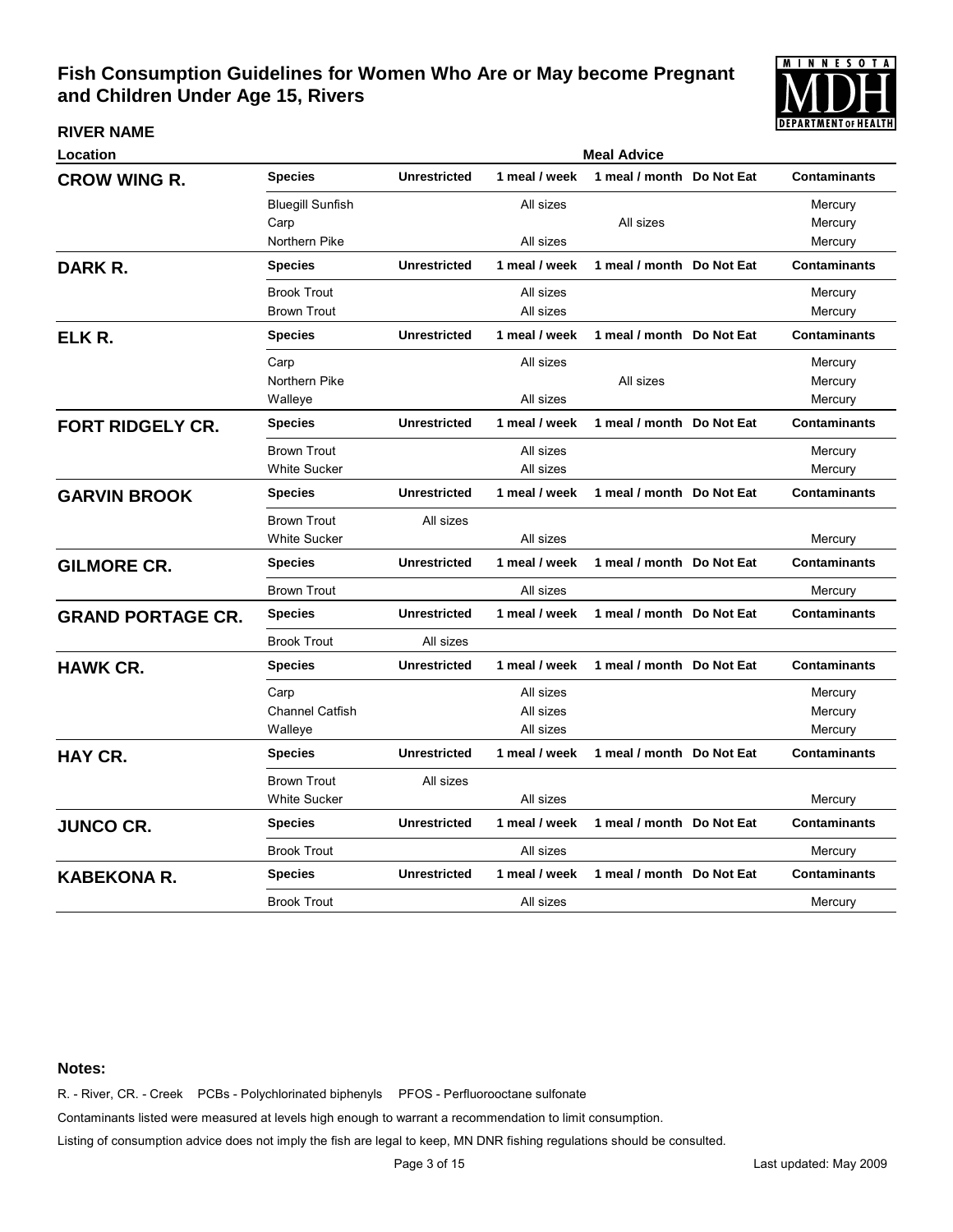

#### **RIVER NAME**

| Location                |                        |                     |               | <b>Meal Advice</b>        |                     |
|-------------------------|------------------------|---------------------|---------------|---------------------------|---------------------|
| <b>KETTLE R.</b>        | <b>Species</b>         | <b>Unrestricted</b> | 1 meal / week | 1 meal / month Do Not Eat | <b>Contaminants</b> |
|                         | <b>Channel Catfish</b> |                     |               | All sizes                 | Mercury             |
|                         | Northern Pike          |                     |               | All sizes                 | Mercury             |
|                         | <b>Redhorse Sucker</b> |                     |               | All sizes                 | Mercury             |
|                         | <b>Rock Bass</b>       |                     | All sizes     |                           | Mercury             |
|                         | <b>Smallmouth Bass</b> |                     | All sizes     |                           | Mercury             |
|                         | Walleye                |                     |               | All sizes                 | Mercury             |
|                         | <b>White Sucker</b>    |                     | All sizes     |                           | Mercury             |
| <b>KIMBALL CR.</b>      | <b>Species</b>         | <b>Unrestricted</b> | 1 meal / week | 1 meal / month Do Not Eat | <b>Contaminants</b> |
|                         | <b>Brook Trout</b>     | All sizes           |               |                           |                     |
|                         | <b>Rainbow Trout</b>   | All sizes           |               |                           |                     |
| <b>LAC QUI PARLE R.</b> | <b>Species</b>         | <b>Unrestricted</b> | 1 meal / week | 1 meal / month Do Not Eat | <b>Contaminants</b> |
|                         | Carp                   |                     |               | All sizes                 | Mercury             |
|                         | Northern Pike          |                     |               | All sizes                 | Mercury             |
|                         | Walleye                |                     |               | All sizes                 | Mercury             |
| LE SUEUR R.             | <b>Species</b>         | <b>Unrestricted</b> | 1 meal / week | 1 meal / month Do Not Eat | <b>Contaminants</b> |
|                         | <b>Buffalo</b>         |                     | All sizes     |                           | Mercury             |
|                         | Carp                   |                     | All sizes     |                           | Mercury             |
|                         | Channel Catfish        |                     | All sizes     |                           | Mercury             |
|                         | <b>Redhorse Sucker</b> |                     | All sizes     |                           | Mercury             |
|                         | Walleye                |                     | All sizes     |                           | Mercury             |
| LEAF R.                 | <b>Species</b>         | <b>Unrestricted</b> | 1 meal / week | 1 meal / month Do Not Eat | <b>Contaminants</b> |
|                         | Walleye                |                     | All sizes     |                           | Mercury             |
|                         | <b>White Sucker</b>    |                     | All sizes     |                           | Mercury             |
| <b>LITTLE FORK R.</b>   | <b>Species</b>         | <b>Unrestricted</b> | 1 meal / week | 1 meal / month Do Not Eat | <b>Contaminants</b> |
|                         | Northern Pike          |                     |               | All sizes                 | Mercury             |
|                         | Quillback              |                     |               | All sizes                 | Mercury PCBs        |
|                         | <b>Redhorse Sucker</b> |                     |               | All sizes                 | Mercury             |
|                         | Sauger                 |                     |               | All sizes                 | Mercury             |
|                         | <b>White Sucker</b>    |                     | All sizes     |                           | Mercury             |
| <b>LONG PRAIRIE R.</b>  | <b>Species</b>         | <b>Unrestricted</b> | 1 meal / week | 1 meal / month Do Not Eat | <b>Contaminants</b> |
|                         | Carp                   |                     |               | All sizes                 | Mercury             |
|                         | Northern Pike          |                     |               | All sizes                 | Mercury             |
|                         | <b>Rock Bass</b>       |                     |               | All sizes                 | Mercury             |
|                         | White Sucker           |                     | All sizes     |                           | Mercury             |
| <b>MILL CR.</b>         | <b>Species</b>         | <b>Unrestricted</b> | 1 meal / week | 1 meal / month Do Not Eat | <b>Contaminants</b> |
|                         | <b>Brown Trout</b>     |                     | All sizes     |                           | Mercury             |
|                         | <b>White Sucker</b>    |                     | All sizes     |                           | Mercury             |
| <b>MILLER CR.</b>       | <b>Species</b>         | <b>Unrestricted</b> | 1 meal / week | 1 meal / month Do Not Eat | <b>Contaminants</b> |
|                         | <b>Brook Trout</b>     |                     | All sizes     |                           | Mercury             |

### **Notes:**

R. - River, CR. - Creek PCBs - Polychlorinated biphenyls PFOS - Perfluorooctane sulfonate

Contaminants listed were measured at levels high enough to warrant a recommendation to limit consumption.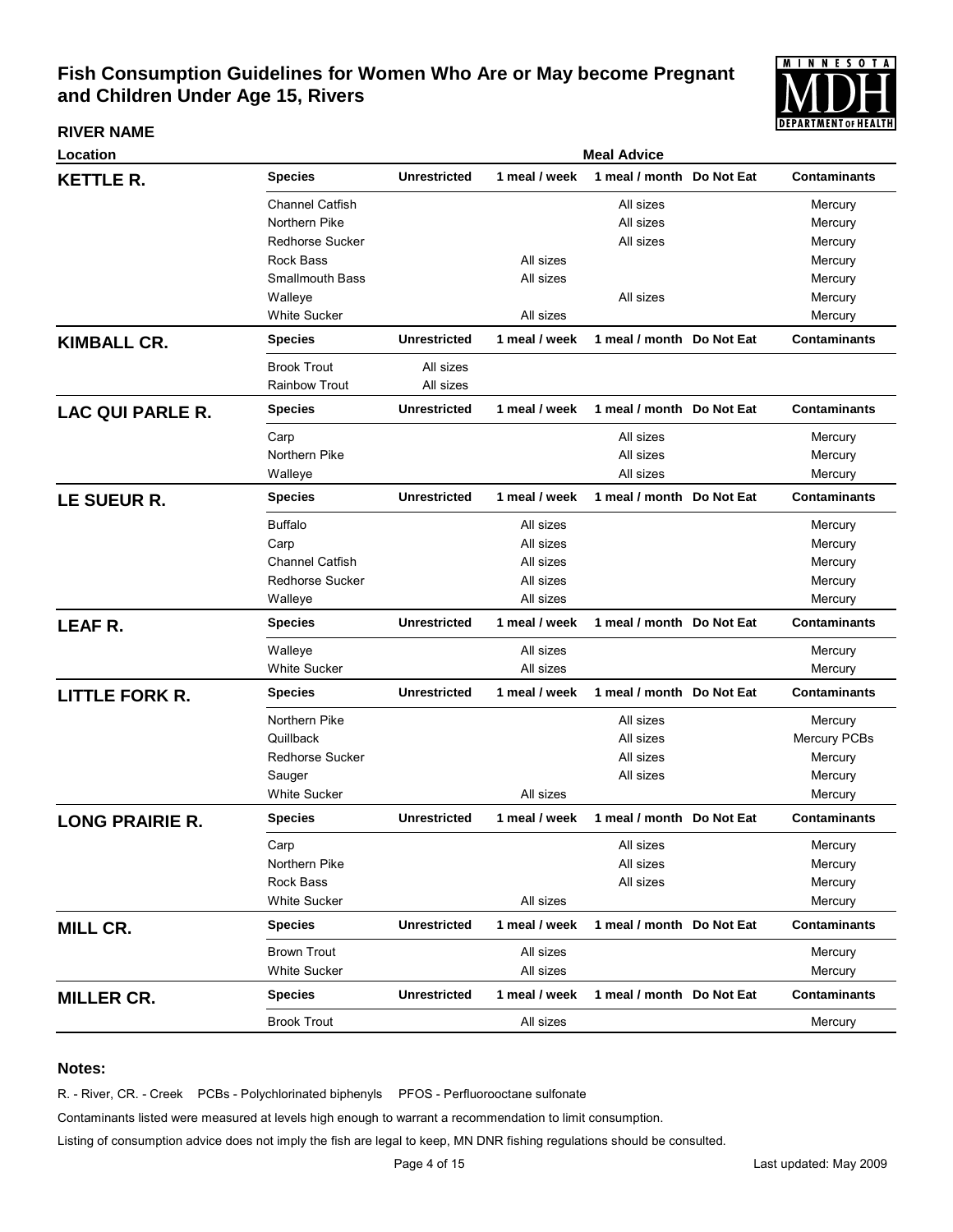

### **RIVER NAME**

| Location              |                         | <b>Meal Advice</b>  |                  |                           |  |                     |  |  |
|-----------------------|-------------------------|---------------------|------------------|---------------------------|--|---------------------|--|--|
| <b>MINNESOTA R.</b>   | <b>Species</b>          | <b>Unrestricted</b> | 1 meal / week    | 1 meal / month Do Not Eat |  | <b>Contaminants</b> |  |  |
| above Minnesota Falls | Carp                    |                     | All sizes        |                           |  | Mercury             |  |  |
|                       | <b>Channel Catfish</b>  |                     |                  | All sizes                 |  | Mercury             |  |  |
|                       | Crappie                 | All sizes           |                  |                           |  |                     |  |  |
|                       | <b>Freshwater Drum</b>  |                     | All sizes        |                           |  | Mercury             |  |  |
|                       | Walleye                 |                     | shorter than 17" | 17" or longer             |  | Mercury             |  |  |
| below Minnesota Falls | <b>Bluegill Sunfish</b> |                     | All sizes        |                           |  | Mercury             |  |  |
|                       | <b>Buffalo</b>          |                     |                  | All sizes                 |  | Mercury             |  |  |
|                       | Carp                    |                     | All sizes        |                           |  | <b>Mercury PCBs</b> |  |  |
|                       | <b>Channel Catfish</b>  |                     | All sizes        |                           |  | Mercury PCBs        |  |  |
|                       | <b>Flathead Catfish</b> |                     | shorter than 20" | 20" or longer             |  | Mercury PCBs        |  |  |
|                       | Quillback               |                     | All sizes        |                           |  | Mercury             |  |  |
|                       | Sauger                  |                     |                  | All sizes                 |  | <b>Mercury PCBs</b> |  |  |
|                       | Walleye                 |                     | shorter than 17" | 17" or longer             |  | <b>Mercury PCBs</b> |  |  |
|                       | <b>White Bass</b>       |                     |                  | All sizes                 |  | Mercury PCBs        |  |  |
|                       | <b>White Sucker</b>     |                     | All sizes        |                           |  | Mercury             |  |  |

### **Notes:**

R. - River, CR. - Creek PCBs - Polychlorinated biphenyls PFOS - Perfluorooctane sulfonate

Contaminants listed were measured at levels high enough to warrant a recommendation to limit consumption.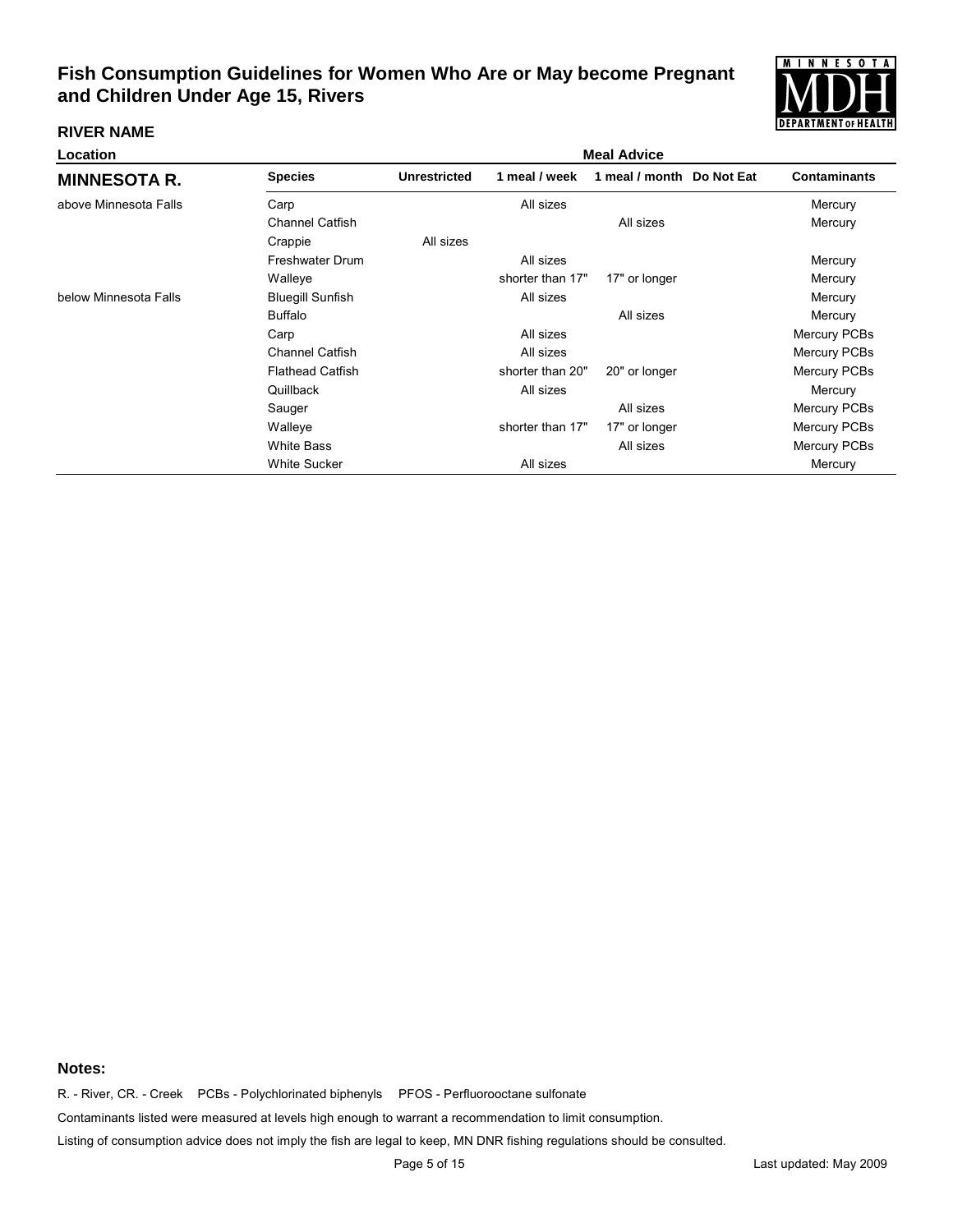

### **RIVER NAME**

| Location                                          | <b>Meal Advice</b>      |                     |                  |                           |  |                     |  |
|---------------------------------------------------|-------------------------|---------------------|------------------|---------------------------|--|---------------------|--|
| <b>MISSISSIPPI R.</b>                             | <b>Species</b>          | <b>Unrestricted</b> | 1 meal / week    | 1 meal / month Do Not Eat |  | <b>Contaminants</b> |  |
| Lake Itasca to Ottertail Power Dam                | <b>Bluegill Sunfish</b> |                     | All sizes        |                           |  | Mercury             |  |
|                                                   | <b>Bullhead</b>         |                     | All sizes        |                           |  | Mercury             |  |
|                                                   | Crappie                 |                     |                  | All sizes                 |  | Mercury             |  |
|                                                   | Northern Pike           |                     |                  | All sizes                 |  | Mercury             |  |
|                                                   | <b>Redhorse Sucker</b>  |                     | All sizes        |                           |  | Mercury             |  |
|                                                   | Rock Bass               |                     |                  | All sizes                 |  | Mercury             |  |
|                                                   | Sunfish                 |                     | All sizes        |                           |  | Mercury             |  |
|                                                   | Walleye                 |                     |                  | All sizes                 |  | Mercury             |  |
|                                                   | <b>White Sucker</b>     |                     | All sizes        |                           |  | Mercury             |  |
|                                                   | <b>Yellow Perch</b>     |                     | All sizes        |                           |  | Mercury             |  |
| Ottertail Power Dam to Knutson<br>Dam             | <b>Bluegill Sunfish</b> | All sizes           |                  |                           |  |                     |  |
|                                                   | <b>Bullhead</b>         |                     | All sizes        |                           |  | Mercury             |  |
|                                                   | Largemouth Bass         |                     |                  | All sizes                 |  | Mercury             |  |
|                                                   | Northern Pike           |                     |                  | All sizes                 |  | Mercury             |  |
|                                                   | <b>Redhorse Sucker</b>  |                     | All sizes        |                           |  | Mercury             |  |
|                                                   | Rock Bass               |                     |                  | All sizes                 |  | Mercury             |  |
|                                                   | Sunfish                 |                     | All sizes        |                           |  | Mercury             |  |
|                                                   | Walleye                 |                     | All sizes        |                           |  | Mercury             |  |
|                                                   | <b>White Sucker</b>     |                     | All sizes        |                           |  | Mercury             |  |
|                                                   | <b>Yellow Perch</b>     |                     | All sizes        |                           |  | Mercury             |  |
| Knutson Dam to Cohasset Dam                       | <b>Bluegill Sunfish</b> | All sizes           |                  |                           |  |                     |  |
|                                                   | <b>Bullhead</b>         |                     | All sizes        |                           |  | Mercury             |  |
|                                                   | Largemouth Bass         |                     |                  | All sizes                 |  | Mercury             |  |
|                                                   | Northern Pike           |                     | All sizes        |                           |  | Mercury             |  |
|                                                   | <b>Redhorse Sucker</b>  |                     | All sizes        |                           |  | Mercury             |  |
|                                                   | Rock Bass               |                     |                  | All sizes                 |  | Mercury             |  |
|                                                   | Walleye                 |                     |                  | All sizes                 |  | Mercury             |  |
|                                                   | <b>White Sucker</b>     |                     | All sizes        |                           |  | Mercury             |  |
|                                                   | <b>Yellow Perch</b>     |                     | All sizes        |                           |  | Mercury             |  |
| Grand Rapids Dam to Brainerd Dam Bluegill Sunfish |                         |                     | All sizes        |                           |  | Mercury             |  |
|                                                   | Carp                    |                     |                  | All sizes                 |  | Mercury             |  |
|                                                   | Channel Catfish         |                     | All sizes        |                           |  | Mercury             |  |
|                                                   | Crappie                 |                     | All sizes        |                           |  | Mercury             |  |
|                                                   | Northern Pike           |                     |                  | All sizes                 |  | Mercury             |  |
|                                                   | Redhorse Sucker         |                     |                  | All sizes                 |  | Mercury             |  |
|                                                   | Rock Bass               |                     |                  | All sizes                 |  | Mercury             |  |
|                                                   | Smallmouth Bass         |                     | shorter than 12" | 12" or longer             |  | Mercury             |  |
|                                                   | Sunfish                 |                     | All sizes        |                           |  | Mercury             |  |
|                                                   | Walleye                 |                     |                  | All sizes                 |  | Mercury             |  |
|                                                   | <b>White Sucker</b>     |                     | All sizes        |                           |  | Mercury             |  |
| Brainerd Dam to Little Falls Dam                  | <b>Bluegill Sunfish</b> |                     | All sizes        |                           |  | Mercury             |  |
|                                                   | Carp                    |                     |                  | All sizes                 |  | Mercury             |  |
|                                                   | Channel Catfish         |                     |                  | All sizes                 |  | Mercury             |  |
|                                                   | Crappie                 | All sizes           |                  |                           |  |                     |  |
|                                                   | Northern Pike           |                     | All sizes        |                           |  | Mercury             |  |
|                                                   |                         |                     |                  |                           |  |                     |  |

### **Notes:**

R. - River, CR. - Creek PCBs - Polychlorinated biphenyls PFOS - Perfluorooctane sulfonate

Contaminants listed were measured at levels high enough to warrant a recommendation to limit consumption.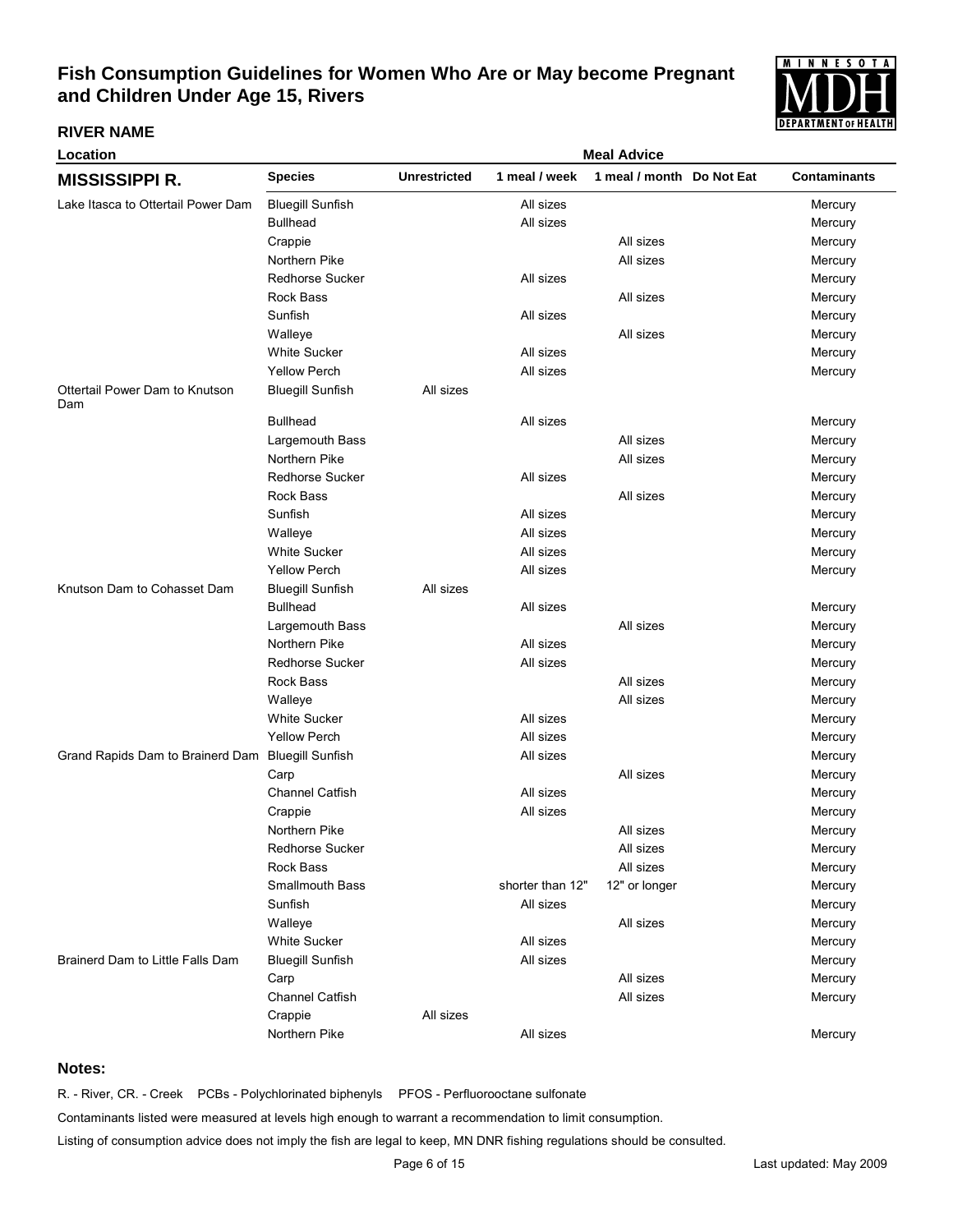

#### **RIVER NAME**

| Location                                          | <b>Meal Advice</b>      |                     |                  |                           |  |                     |  |
|---------------------------------------------------|-------------------------|---------------------|------------------|---------------------------|--|---------------------|--|
| <b>MISSISSIPPI R.</b>                             | <b>Species</b>          | <b>Unrestricted</b> | 1 meal / week    | 1 meal / month Do Not Eat |  | <b>Contaminants</b> |  |
| Brainerd Dam to Little Falls Dam                  | Redhorse Sucker         |                     | All sizes        |                           |  | Mercury             |  |
|                                                   | <b>Smallmouth Bass</b>  |                     |                  | All sizes                 |  | Mercury             |  |
|                                                   | Walleye                 |                     | All sizes        |                           |  | Mercury             |  |
|                                                   | <b>White Sucker</b>     |                     | All sizes        |                           |  | Mercury             |  |
| Little Falls Dam to Blanchard Dam                 | Carp                    |                     |                  | All sizes                 |  | Mercury PCBs        |  |
|                                                   | Crappie                 |                     | All sizes        |                           |  | Mercury             |  |
|                                                   | Northern Pike           |                     |                  | All sizes                 |  | Mercury             |  |
|                                                   | Rock Bass               |                     | All sizes        |                           |  | Mercury             |  |
|                                                   | <b>Smallmouth Bass</b>  |                     |                  | All sizes                 |  | Mercury             |  |
|                                                   | Walleye                 |                     |                  | All sizes                 |  | Mercury             |  |
|                                                   | <b>White Sucker</b>     |                     |                  | All sizes                 |  | Mercury             |  |
|                                                   | <b>Yellow Perch</b>     |                     | All sizes        |                           |  | Mercury             |  |
| <b>Blanchard Dam to Sartell Dam</b>               | <b>Bluegill Sunfish</b> |                     | All sizes        |                           |  | Mercury             |  |
|                                                   | Carp                    |                     | All sizes        |                           |  | Mercury             |  |
|                                                   | <b>Channel Catfish</b>  |                     | All sizes        |                           |  | Mercury             |  |
|                                                   | Crappie                 |                     | All sizes        |                           |  | Mercury             |  |
|                                                   | Northern Pike           |                     | shorter than 20" | 20" or longer             |  | Mercury             |  |
|                                                   | <b>Redhorse Sucker</b>  |                     |                  | All sizes                 |  | Mercury             |  |
|                                                   | Rock Bass               |                     |                  | All sizes                 |  | Mercury             |  |
|                                                   | <b>Smallmouth Bass</b>  |                     |                  | All sizes                 |  | Mercury             |  |
|                                                   | Walleye                 |                     | All sizes        |                           |  | Mercury             |  |
|                                                   | <b>White Sucker</b>     |                     | All sizes        |                           |  | Mercury             |  |
|                                                   | <b>Yellow Perch</b>     |                     | All sizes        |                           |  | Mercury             |  |
| Sartell Dam to St. Cloud Dam                      | Carp                    |                     | All sizes        |                           |  | Mercury             |  |
|                                                   | <b>Channel Catfish</b>  |                     | All sizes        |                           |  | Mercury             |  |
|                                                   | Crappie                 |                     | All sizes        |                           |  | Mercury             |  |
|                                                   | Northern Pike           |                     |                  | All sizes                 |  | Mercury             |  |
|                                                   | <b>Redhorse Sucker</b>  |                     | All sizes        |                           |  | Mercury             |  |
|                                                   | Rock Bass               |                     |                  | All sizes                 |  | Mercury             |  |
|                                                   | <b>Smallmouth Bass</b>  |                     | shorter than 14" | 14" or longer             |  | Mercury             |  |
|                                                   | Walleye                 |                     | All sizes        |                           |  | Mercury             |  |
|                                                   | <b>White Sucker</b>     |                     | All sizes        |                           |  | Mercury             |  |
| St. Cloud Dam to Coon Rapids Dam Bluegill Sunfish |                         |                     | All sizes        |                           |  | Mercury             |  |
|                                                   | Carp                    |                     | All sizes        |                           |  | Mercury PCBs        |  |
|                                                   | <b>Channel Catfish</b>  |                     | shorter than 23" | 23" or longer             |  | Mercury PCBs        |  |
|                                                   | Crappie                 |                     | All sizes        |                           |  | Mercury             |  |
|                                                   | Northern Pike           |                     | All sizes        |                           |  | Mercury             |  |
|                                                   | <b>Redhorse Sucker</b>  |                     |                  | All sizes                 |  | Mercury             |  |
|                                                   | <b>Smallmouth Bass</b>  |                     | shorter than 14" | 14" or longer             |  | Mercury             |  |
|                                                   | Sucker                  |                     |                  | All sizes                 |  | Mercury             |  |
|                                                   | Walleye                 |                     | shorter than 16" | 16" or longer             |  | Mercury             |  |
|                                                   | <b>White Sucker</b>     |                     |                  | All sizes                 |  | Mercury             |  |
| Coon Rapids Dam to St. Anthony<br>Falls           | <b>Bluegill Sunfish</b> | All sizes           |                  |                           |  |                     |  |
|                                                   | Carp                    |                     | All sizes        |                           |  | Mercury PCBs        |  |
|                                                   | Channel Catfish         |                     | shorter than 20" | 20" or longer             |  | Mercury             |  |
|                                                   |                         |                     |                  |                           |  |                     |  |

### **Notes:**

R. - River, CR. - Creek PCBs - Polychlorinated biphenyls PFOS - Perfluorooctane sulfonate

Contaminants listed were measured at levels high enough to warrant a recommendation to limit consumption.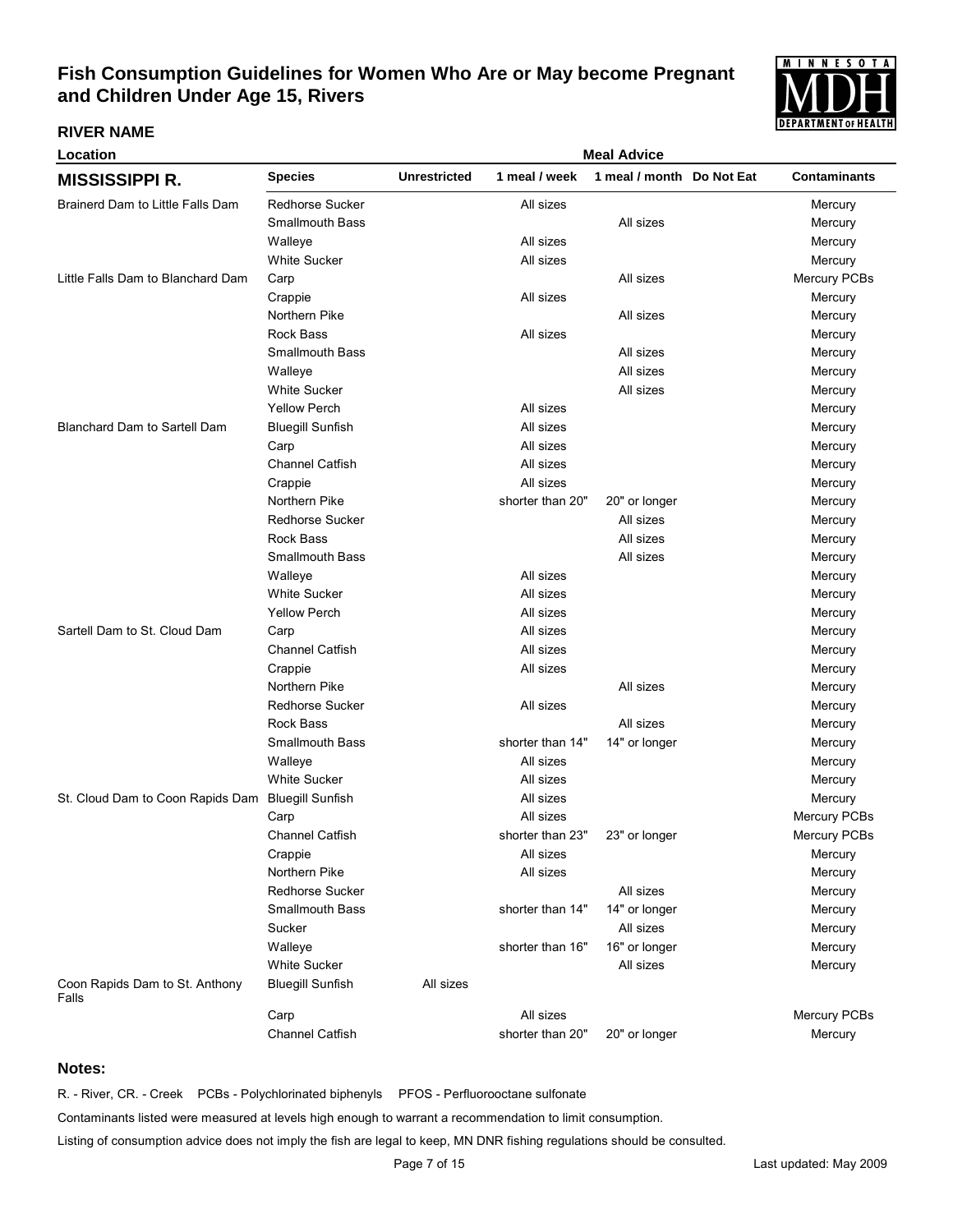

### **RIVER NAME**

| Location                                 | <b>Meal Advice</b>      |                     |                  |                           |  |                     |  |  |
|------------------------------------------|-------------------------|---------------------|------------------|---------------------------|--|---------------------|--|--|
| <b>MISSISSIPPI R.</b>                    | <b>Species</b>          | <b>Unrestricted</b> | 1 meal / week    | 1 meal / month Do Not Eat |  | <b>Contaminants</b> |  |  |
| Coon Rapids Dam to St. Anthony<br>Falls  | Largemouth Bass         |                     | All sizes        |                           |  | Mercury             |  |  |
|                                          | Northern Pike           |                     | All sizes        |                           |  | Mercury             |  |  |
|                                          | <b>Smallmouth Bass</b>  |                     | shorter than 13" | 13" or longer             |  | Mercury             |  |  |
|                                          | Walleye                 |                     |                  | All sizes                 |  | Mercury             |  |  |
| St. Anthony Falls to Ford Dam,<br>Pool 1 | Carp                    |                     | All sizes        |                           |  | Mercury             |  |  |
|                                          | <b>Channel Catfish</b>  |                     |                  | All sizes                 |  | Mercury             |  |  |
|                                          | Northern Pike           |                     |                  | All sizes                 |  | Mercury             |  |  |
|                                          | <b>Smallmouth Bass</b>  |                     |                  | All sizes                 |  | Mercury             |  |  |
|                                          | Walleye                 |                     |                  | All sizes                 |  | Mercury             |  |  |
| Ford Dam to Hastings Dam, Pool 2         | <b>Bluegill Sunfish</b> |                     |                  | All sizes                 |  | <b>PFOS</b>         |  |  |
|                                          | <b>Buffalo</b>          |                     | All sizes        |                           |  | <b>PCBs</b>         |  |  |
|                                          | Carp                    |                     |                  | All sizes                 |  | Mercury PCBsPFOS    |  |  |
|                                          | Channel Catfish         |                     | shorter than 22" | 22" or longer             |  | Mercury PCBs        |  |  |
|                                          | Crappie                 |                     | All sizes        |                           |  | Mercury PCBsPFOS    |  |  |
|                                          | <b>Flathead Catfish</b> |                     |                  | All sizes                 |  | Mercury             |  |  |
|                                          | <b>Freshwater Drum</b>  |                     | All sizes        |                           |  | Mercury PCBs        |  |  |
|                                          | Northern Pike           |                     | All sizes        |                           |  | Mercury             |  |  |
|                                          | <b>White Bass</b>       |                     |                  | All sizes                 |  | Mercury PCBsPFOS    |  |  |
| Hastings Dam to Red Wing, Pool 3         | <b>Bluegill Sunfish</b> |                     | All sizes        |                           |  | Mercury PFOS        |  |  |
|                                          | <b>Buffalo</b>          |                     |                  | All sizes                 |  | Mercury PCBs        |  |  |
|                                          | Carp                    |                     |                  | All sizes                 |  | Mercury PCBs        |  |  |
|                                          | <b>Channel Catfish</b>  |                     |                  | All sizes                 |  | Mercury PCBs        |  |  |
|                                          | Crappie                 |                     | All sizes        |                           |  | Mercury PCBs        |  |  |
|                                          | <b>Flathead Catfish</b> |                     | shorter than 20" | 20" or longer             |  | Mercury PCBs        |  |  |
|                                          | Freshwater Drum         |                     | All sizes        |                           |  | Mercury PCBs        |  |  |
|                                          | Largemouth Bass         |                     | All sizes        |                           |  | Mercury             |  |  |
|                                          | Northern Pike           |                     | All sizes        |                           |  | Mercury PCBsPFOS    |  |  |
|                                          | Sauger                  |                     | All sizes        |                           |  | Mercury PCBs        |  |  |
|                                          | <b>Smallmouth Bass</b>  |                     | All sizes        |                           |  | Mercury PCBsPFOS    |  |  |
|                                          | Walleye                 |                     | All sizes        |                           |  | Mercury PCBsPFOS    |  |  |
|                                          | <b>White Bass</b>       |                     |                  | All sizes                 |  | Mercury PCBsPFOS    |  |  |
| Red Wing to Kellogg Dam, Pool 4          | <b>Bluegill Sunfish</b> |                     | All sizes        |                           |  | Mercury PFOS        |  |  |
|                                          | <b>Buffalo</b>          |                     |                  | All sizes                 |  | Mercury PCBs        |  |  |
|                                          | Carp                    |                     |                  | All sizes                 |  | Mercury PCBs        |  |  |
|                                          | Channel Catfish         |                     |                  | All sizes                 |  | Mercury PCBs        |  |  |
|                                          | Crappie                 |                     | All sizes        |                           |  | Mercury             |  |  |
|                                          | <b>Flathead Catfish</b> |                     | shorter than 20" | 20" or longer             |  | Mercury PCBs        |  |  |
|                                          | Freshwater Drum         |                     | All sizes        |                           |  | Mercury PCBs        |  |  |
|                                          | Largemouth Bass         |                     | shorter than 14" | 14" or longer             |  | Mercury             |  |  |
|                                          | Northern Pike           |                     | All sizes        |                           |  | Mercury             |  |  |
|                                          | Sauger                  |                     | All sizes        |                           |  | Mercury PCBs        |  |  |
|                                          | Smallmouth Bass         |                     | All sizes        |                           |  | Mercury PCBsPFOS    |  |  |
|                                          | Walleye                 |                     | All sizes        |                           |  | Mercury PCBsPFOS    |  |  |
|                                          | <b>White Bass</b>       |                     |                  | All sizes                 |  | Mercury PCBsPFOS    |  |  |
|                                          |                         |                     |                  |                           |  |                     |  |  |

### **Notes:**

R. - River, CR. - Creek PCBs - Polychlorinated biphenyls PFOS - Perfluorooctane sulfonate

Contaminants listed were measured at levels high enough to warrant a recommendation to limit consumption.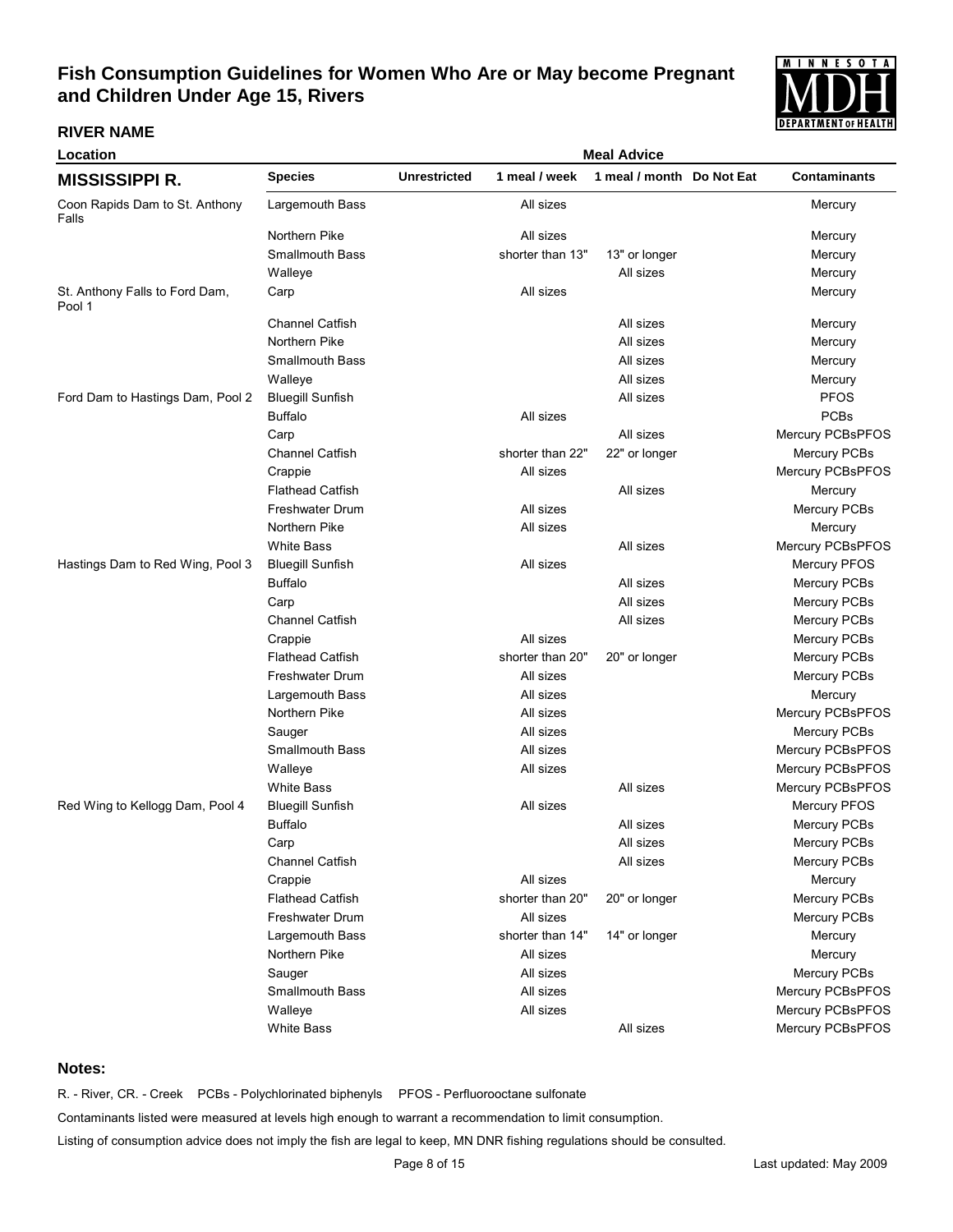

#### **RIVER NAME**

| Location                                        | <b>Meal Advice</b>      |                     |                  |                                |  |                     |
|-------------------------------------------------|-------------------------|---------------------|------------------|--------------------------------|--|---------------------|
| <b>MISSISSIPPI R.</b>                           | <b>Species</b>          | <b>Unrestricted</b> | 1 meal / week    | 1 meal / month Do Not Eat      |  | <b>Contaminants</b> |
| Kellogg Dam to LaMoille Dam,<br>Pools 5, 5A & 6 | <b>Bluegill Sunfish</b> |                     | All sizes        |                                |  | <b>Mercury PFOS</b> |
|                                                 | <b>Buffalo</b>          |                     | All sizes        |                                |  | <b>Mercury PCBs</b> |
|                                                 | Carp                    |                     | All sizes        |                                |  | Mercury PCBs        |
|                                                 | <b>Channel Catfish</b>  |                     |                  | All sizes                      |  | Mercury PCBs        |
|                                                 | Crappie                 |                     | All sizes        |                                |  | <b>Mercury PFOS</b> |
|                                                 | <b>Flathead Catfish</b> |                     |                  | All sizes                      |  | <b>Mercury PCBs</b> |
|                                                 | Freshwater Drum         |                     | All sizes        |                                |  | Mercury PCBs        |
|                                                 | Largemouth Bass         |                     | All sizes        |                                |  | Mercury PFOS        |
|                                                 | Northern Pike           |                     | All sizes        |                                |  | Mercury PFOS        |
|                                                 | Sauger                  |                     | All sizes        |                                |  | Mercury             |
|                                                 | <b>Smallmouth Bass</b>  |                     | All sizes        |                                |  | Mercury PCBsPFOS    |
|                                                 | Walleye                 |                     | All sizes        |                                |  | Mercury PFOS        |
|                                                 | <b>White Bass</b>       |                     |                  | All sizes                      |  | Mercury PCBsPFOS    |
| LaMoille Dam to Reno Dam, Pools<br>7 & 8        | <b>Bluegill Sunfish</b> |                     | All sizes        |                                |  | Mercury             |
|                                                 | <b>Buffalo</b>          |                     | All sizes        |                                |  | <b>Mercury PCBs</b> |
|                                                 | Carp                    |                     | All sizes        |                                |  | Mercury PCBs        |
|                                                 | <b>Channel Catfish</b>  |                     |                  | All sizes                      |  | Mercury PCBs        |
|                                                 | Crappie                 |                     | All sizes        |                                |  | Mercury             |
|                                                 | <b>Flathead Catfish</b> |                     | shorter than 20" | 20" or longer                  |  | Mercury PCBs        |
|                                                 | Freshwater Drum         |                     |                  | All sizes                      |  | Mercury PCBs        |
|                                                 | Largemouth Bass         |                     | All sizes        |                                |  | Mercury             |
|                                                 | Northern Pike           |                     | All sizes        |                                |  | Mercury             |
|                                                 | Sauger                  |                     | All sizes        |                                |  | Mercury             |
|                                                 | <b>Smallmouth Bass</b>  |                     | shorter than 13" | 13" or longer                  |  | Mercury             |
|                                                 | Walleye                 |                     | shorter than 23" | 23" or longer                  |  | Mercury PCBs        |
|                                                 | <b>White Bass</b>       |                     | All sizes        |                                |  | <b>Mercury PCBs</b> |
| Reno Dam to Iowa Border, Pool 9                 | <b>Bluegill Sunfish</b> |                     | All sizes        |                                |  | Mercury             |
|                                                 | Bowfin                  |                     |                  | shorter than 29" 29" or longer |  | Mercury             |
|                                                 | <b>Buffalo</b>          |                     | All sizes        |                                |  | Mercury             |
|                                                 | Carp                    |                     |                  | All sizes                      |  | Mercury PCBs        |
|                                                 | Channel Catfish         |                     | All sizes        |                                |  | <b>Mercury PCBs</b> |
|                                                 | Crappie                 |                     | All sizes        |                                |  | Mercury             |
|                                                 | <b>Flathead Catfish</b> |                     |                  | All sizes                      |  | Mercury PCBs        |
|                                                 | Freshwater Drum         |                     | All sizes        |                                |  | Mercury             |
|                                                 | Largemouth Bass         |                     | All sizes        |                                |  | Mercury             |
|                                                 | Northern Pike           |                     | All sizes        |                                |  | Mercury             |
|                                                 | Sauger                  |                     | All sizes        |                                |  | Mercury             |
|                                                 | <b>Smallmouth Bass</b>  |                     | shorter than 12" | 12" or longer                  |  | Mercury             |
|                                                 | Walleye                 |                     | All sizes        |                                |  | Mercury             |
|                                                 | <b>White Bass</b>       |                     | All sizes        |                                |  | Mercury             |
| <b>PIGEON R.</b>                                | <b>Species</b>          | <b>Unrestricted</b> | 1 meal / week    | 1 meal / month Do Not Eat      |  | <b>Contaminants</b> |
|                                                 | Northern Pike           |                     |                  | All sizes                      |  | Mercury             |
|                                                 | Walleye                 |                     | All sizes        |                                |  | Mercury             |

### **Notes:**

R. - River, CR. - Creek PCBs - Polychlorinated biphenyls PFOS - Perfluorooctane sulfonate

Contaminants listed were measured at levels high enough to warrant a recommendation to limit consumption.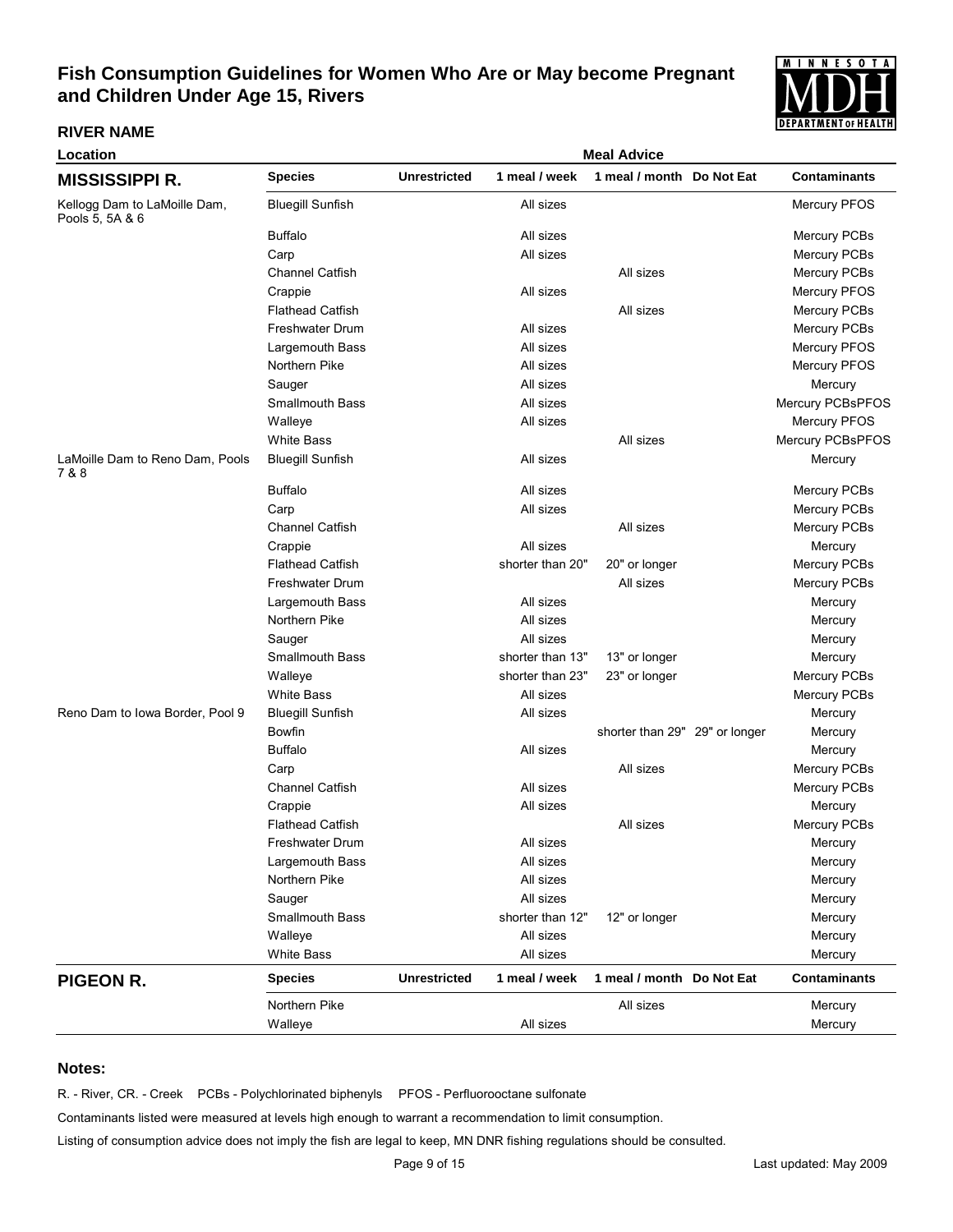

**RIVER NAME**

| Location                    |                        | <b>Meal Advice</b>  |                  |                                |               |                     |  |  |  |  |
|-----------------------------|------------------------|---------------------|------------------|--------------------------------|---------------|---------------------|--|--|--|--|
| <b>PIPESTONE CR.</b>        | <b>Species</b>         | <b>Unrestricted</b> | 1 meal / week    | 1 meal / month Do Not Eat      |               | <b>Contaminants</b> |  |  |  |  |
|                             | Carp                   |                     |                  | All sizes                      |               | Mercury             |  |  |  |  |
| <b>POMME DE TERRE R.</b>    | <b>Species</b>         | <b>Unrestricted</b> | 1 meal / week    | 1 meal / month Do Not Eat      |               | <b>Contaminants</b> |  |  |  |  |
|                             | Carp                   |                     | All sizes        |                                |               | Mercury             |  |  |  |  |
|                             | Crappie                |                     | All sizes        |                                |               | Mercury             |  |  |  |  |
|                             | Northern Pike          |                     |                  | All sizes                      |               | Mercury             |  |  |  |  |
|                             | Walleye                |                     | shorter than 15" | 15" or longer                  |               | Mercury             |  |  |  |  |
| <b>RAINY R.</b>             | <b>Species</b>         | <b>Unrestricted</b> | 1 meal / week    | 1 meal / month Do Not Eat      |               | <b>Contaminants</b> |  |  |  |  |
|                             | Crappie                |                     | All sizes        |                                |               | Mercury             |  |  |  |  |
|                             | Lake Sturgeon          |                     | All sizes        |                                |               | Mercury             |  |  |  |  |
|                             | Northern Pike          |                     | shorter than 17" | 17" or longer                  |               | Mercury             |  |  |  |  |
|                             | Quillback              |                     |                  | All sizes                      |               | Mercury             |  |  |  |  |
|                             | <b>Redhorse Sucker</b> |                     |                  | All sizes                      |               | Mercury             |  |  |  |  |
|                             | Sauger                 |                     |                  | All sizes                      |               | Mercury             |  |  |  |  |
|                             | <b>Smallmouth Bass</b> |                     |                  | All sizes                      |               | Mercury             |  |  |  |  |
|                             | Walleye                |                     |                  | shorter than 25" 25" or longer |               | Mercury             |  |  |  |  |
|                             | <b>White Sucker</b>    |                     | All sizes        |                                |               | Mercury             |  |  |  |  |
|                             | <b>Yellow Perch</b>    |                     | All sizes        |                                |               | Mercury             |  |  |  |  |
| <b>RAMSEY CR.</b>           | <b>Species</b>         | <b>Unrestricted</b> | 1 meal / week    | 1 meal / month Do Not Eat      |               | <b>Contaminants</b> |  |  |  |  |
|                             | <b>Brown Trout</b>     | All sizes           |                  |                                |               |                     |  |  |  |  |
|                             | <b>Rainbow Trout</b>   | All sizes           |                  |                                |               |                     |  |  |  |  |
|                             | <b>White Sucker</b>    |                     | All sizes        |                                |               | Mercury             |  |  |  |  |
| <b>RED LAKE R.</b>          | <b>Species</b>         | <b>Unrestricted</b> | 1 meal / week    | 1 meal / month Do Not Eat      |               | <b>Contaminants</b> |  |  |  |  |
| above Thief River Falls Dam | Crappie                |                     | All sizes        |                                |               | Mercury             |  |  |  |  |
|                             | Walleye                |                     |                  | All sizes                      |               | Mercury             |  |  |  |  |
|                             | White Sucker           |                     | All sizes        |                                |               | Mercury             |  |  |  |  |
| below Thief River Falls Dam | Crappie                |                     | All sizes        |                                |               | Mercury             |  |  |  |  |
|                             | <b>Smallmouth Bass</b> |                     |                  | All sizes                      |               | Mercury             |  |  |  |  |
|                             | Walleye                |                     |                  | All sizes                      |               | Mercury             |  |  |  |  |
| <b>RED R.</b>               | <b>Species</b>         | <b>Unrestricted</b> | 1 meal / week    | 1 meal / month Do Not Eat      |               | <b>Contaminants</b> |  |  |  |  |
|                             | Carp                   |                     |                  | All sizes                      |               | Mercury             |  |  |  |  |
|                             | <b>Channel Catfish</b> |                     |                  | All sizes                      |               | Mercury             |  |  |  |  |
|                             | Crappie                |                     | All sizes        |                                |               | Mercury             |  |  |  |  |
|                             | Freshwater Drum        |                     |                  | All sizes                      |               | Mercury             |  |  |  |  |
|                             | Northern Pike          |                     |                  | shorter than 30"               | 30" or longer | Mercury             |  |  |  |  |
|                             | <b>Redhorse Sucker</b> |                     |                  | All sizes                      |               | Mercury             |  |  |  |  |
|                             | Sauger                 |                     |                  | All sizes                      |               | Mercury             |  |  |  |  |
|                             | Walleye                |                     |                  | All sizes                      |               | Mercury             |  |  |  |  |

### **Notes:**

R. - River, CR. - Creek PCBs - Polychlorinated biphenyls PFOS - Perfluorooctane sulfonate

Contaminants listed were measured at levels high enough to warrant a recommendation to limit consumption.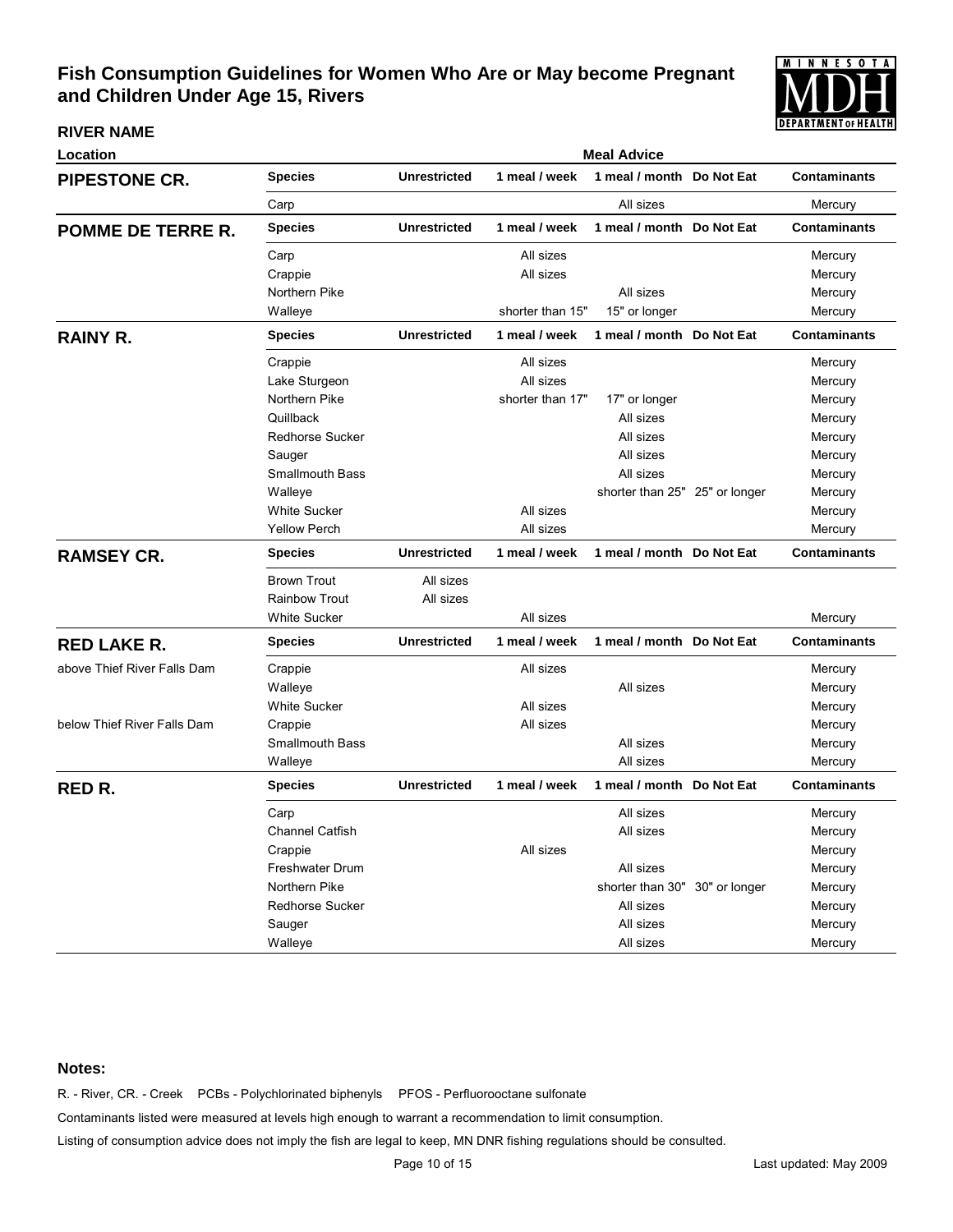

#### **RIVER NAME**

| Location                   | <b>Meal Advice</b>      |                     |               |                           |  |                     |  |  |  |
|----------------------------|-------------------------|---------------------|---------------|---------------------------|--|---------------------|--|--|--|
| <b>REDWOOD R.</b>          | Species                 | <b>Unrestricted</b> | 1 meal / week | 1 meal / month Do Not Eat |  | <b>Contaminants</b> |  |  |  |
|                            | Carp                    |                     | All sizes     |                           |  | Mercury             |  |  |  |
|                            | Channel Catfish         |                     |               | All sizes                 |  | Mercury             |  |  |  |
|                            | <b>Redhorse Sucker</b>  |                     |               | All sizes                 |  | Mercury             |  |  |  |
|                            | Walleye                 |                     |               | All sizes                 |  | Mercury             |  |  |  |
|                            | <b>White Sucker</b>     |                     | All sizes     |                           |  | Mercury             |  |  |  |
| <b>ROCK R.</b>             | <b>Species</b>          | <b>Unrestricted</b> | 1 meal / week | 1 meal / month Do Not Eat |  | <b>Contaminants</b> |  |  |  |
|                            | Northern Pike           |                     | All sizes     |                           |  | Mercury             |  |  |  |
|                            | Redhorse Sucker         |                     | All sizes     |                           |  | Mercury             |  |  |  |
|                            | <b>White Sucker</b>     |                     | All sizes     |                           |  | Mercury             |  |  |  |
| <b>ROOT R.</b>             | <b>Species</b>          | <b>Unrestricted</b> | 1 meal / week | 1 meal / month Do Not Eat |  | <b>Contaminants</b> |  |  |  |
|                            | <b>Brown Trout</b>      |                     | All sizes     |                           |  | Mercury             |  |  |  |
|                            | Carp                    |                     | All sizes     |                           |  | Mercury PCBs        |  |  |  |
|                            | <b>Redhorse Sucker</b>  |                     |               | All sizes                 |  | Mercury             |  |  |  |
|                            | <b>White Sucker</b>     |                     | All sizes     |                           |  | Mercury             |  |  |  |
| <b>ROSEAU R.</b>           | <b>Species</b>          | <b>Unrestricted</b> | 1 meal / week | 1 meal / month Do Not Eat |  | <b>Contaminants</b> |  |  |  |
|                            | Carp                    |                     |               | All sizes                 |  | Mercury             |  |  |  |
|                            | Walleye                 |                     |               | All sizes                 |  | Mercury             |  |  |  |
| <b>RUM R.</b>              | <b>Species</b>          | <b>Unrestricted</b> | 1 meal / week | 1 meal / month Do Not Eat |  | <b>Contaminants</b> |  |  |  |
|                            | Carp                    |                     | All sizes     |                           |  | Mercury             |  |  |  |
|                            | Walleye                 |                     |               | All sizes                 |  | Mercury             |  |  |  |
| <b>SAUK R.</b>             | <b>Species</b>          | <b>Unrestricted</b> | 1 meal / week | 1 meal / month Do Not Eat |  | <b>Contaminants</b> |  |  |  |
| above Melrose Dam          | <b>Bluegill Sunfish</b> |                     | All sizes     |                           |  | Mercury             |  |  |  |
|                            | Carp                    |                     | All sizes     |                           |  | Mercury             |  |  |  |
|                            | Northern Pike           |                     |               | All sizes                 |  | Mercury             |  |  |  |
|                            | Walleye                 |                     |               | All sizes                 |  | Mercury             |  |  |  |
| Melrose Dam to Cold Spring | Carp                    |                     | All sizes     |                           |  | Mercury             |  |  |  |
|                            | Northern Pike           |                     |               | All sizes                 |  | Mercury             |  |  |  |
|                            | Walleye                 |                     |               | All sizes                 |  | Mercury             |  |  |  |
| Cold Spring to St. Cloud   | Carp                    |                     | All sizes     |                           |  | Mercury             |  |  |  |
|                            | <b>Smallmouth Bass</b>  |                     | All sizes     |                           |  | Mercury             |  |  |  |
|                            | Walleye                 |                     | All sizes     |                           |  | Mercury             |  |  |  |
| <b>SEVEN MILE CR.</b>      | <b>Species</b>          | <b>Unrestricted</b> | 1 meal / week | 1 meal / month Do Not Eat |  | <b>Contaminants</b> |  |  |  |
|                            | <b>Brown Trout</b>      |                     | All sizes     |                           |  | Mercury             |  |  |  |
| <b>SNAKE CR.</b>           | <b>Species</b>          | <b>Unrestricted</b> | 1 meal / week | 1 meal / month Do Not Eat |  | <b>Contaminants</b> |  |  |  |
|                            | <b>Brook Trout</b>      | All sizes           |               |                           |  |                     |  |  |  |

#### **Notes:**

R. - River, CR. - Creek PCBs - Polychlorinated biphenyls PFOS - Perfluorooctane sulfonate

Contaminants listed were measured at levels high enough to warrant a recommendation to limit consumption.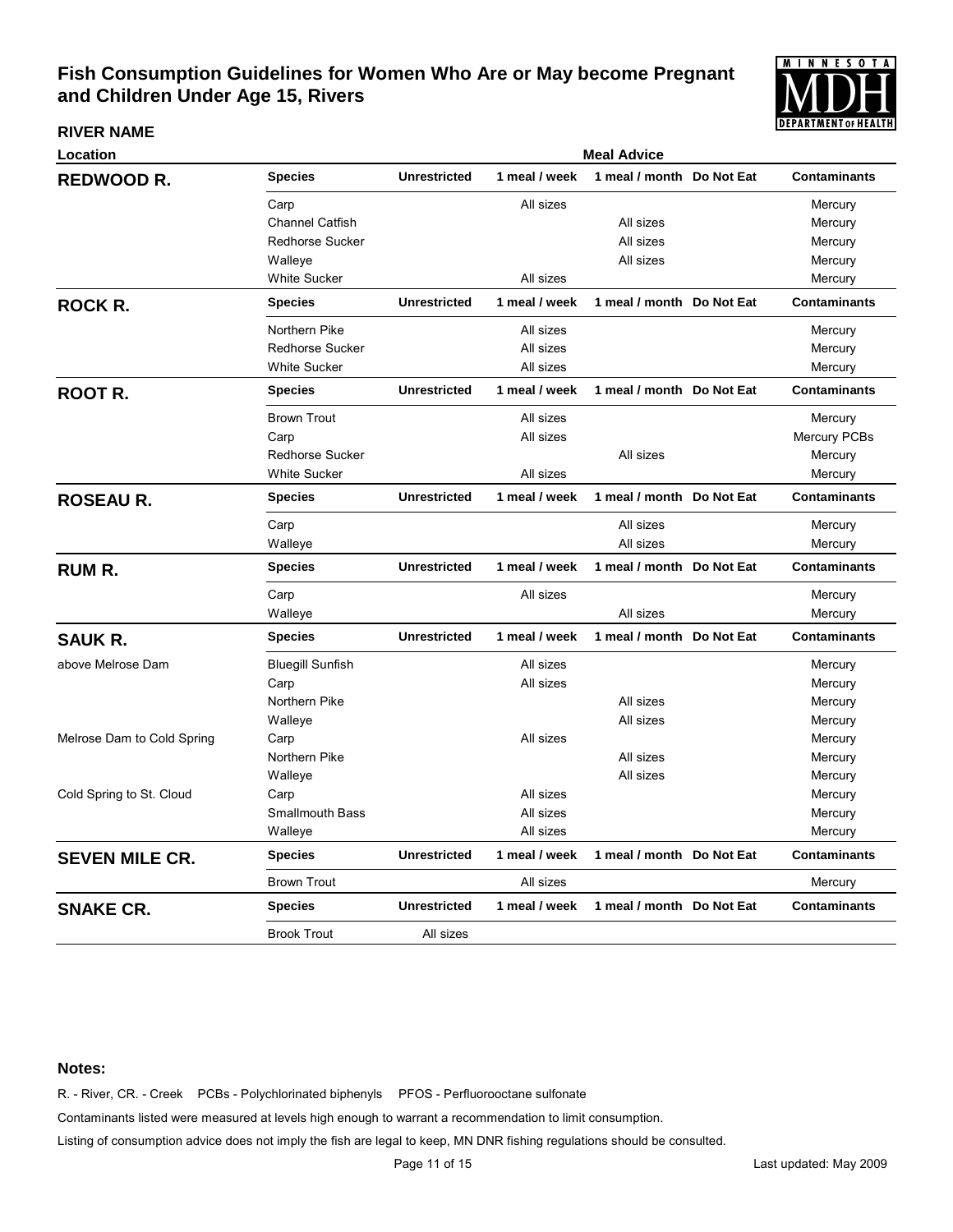

#### **RIVER NAME**

| Location                        | <b>Meal Advice</b>      |                     |                  |                           |  |                     |  |  |  |
|---------------------------------|-------------------------|---------------------|------------------|---------------------------|--|---------------------|--|--|--|
| <b>SNAKE R.</b>                 | <b>Species</b>          | <b>Unrestricted</b> | 1 meal / week    | 1 meal / month Do Not Eat |  | <b>Contaminants</b> |  |  |  |
|                                 | <b>Channel Catfish</b>  |                     | All sizes        |                           |  | Mercury             |  |  |  |
|                                 | Freshwater Drum         |                     | All sizes        |                           |  | Mercury             |  |  |  |
|                                 | Northern Pike           |                     | All sizes        |                           |  | Mercury             |  |  |  |
|                                 | <b>Redhorse Sucker</b>  |                     | All sizes        |                           |  | Mercury             |  |  |  |
|                                 | <b>Smallmouth Bass</b>  |                     |                  | All sizes                 |  | Mercury             |  |  |  |
|                                 | Walleye                 |                     | All sizes        |                           |  | Mercury             |  |  |  |
|                                 | <b>Yellow Perch</b>     |                     | All sizes        |                           |  | Mercury             |  |  |  |
| <b>SPRING/HINDERMAN</b>         | <b>Species</b>          | <b>Unrestricted</b> | 1 meal / week    | 1 meal / month Do Not Eat |  | <b>Contaminants</b> |  |  |  |
| CR.                             |                         |                     |                  |                           |  |                     |  |  |  |
|                                 | <b>White Sucker</b>     | All sizes           |                  |                           |  |                     |  |  |  |
| <b>ST. CROIX R.</b>             | <b>Species</b>          | <b>Unrestricted</b> | 1 meal / week    | 1 meal / month Do Not Eat |  | <b>Contaminants</b> |  |  |  |
| above Stillwater                | <b>Bluegill Sunfish</b> | All sizes           |                  |                           |  |                     |  |  |  |
|                                 | <b>Buffalo</b>          |                     |                  | All sizes                 |  | Mercury PCBs        |  |  |  |
|                                 | Carp                    |                     | All sizes        |                           |  | Mercury PCBs        |  |  |  |
|                                 | <b>Channel Catfish</b>  |                     |                  | All sizes                 |  | Mercury PCBs        |  |  |  |
|                                 | Crappie                 |                     | All sizes        |                           |  | Mercury             |  |  |  |
|                                 | <b>Freshwater Drum</b>  |                     |                  | All sizes                 |  | Mercury             |  |  |  |
|                                 | Northern Pike           |                     | shorter than 20" | 20" or longer             |  | Mercury PCBs        |  |  |  |
|                                 | <b>Redhorse Sucker</b>  |                     | All sizes        |                           |  | Mercury             |  |  |  |
|                                 | Rock Bass               |                     | All sizes        |                           |  | Mercury             |  |  |  |
|                                 | Sauger                  |                     |                  | All sizes                 |  | Mercury             |  |  |  |
|                                 | <b>Smallmouth Bass</b>  |                     |                  | All sizes                 |  | Mercury             |  |  |  |
|                                 | Walleye                 |                     |                  | All sizes                 |  | Mercury PCBs        |  |  |  |
|                                 | <b>White Bass</b>       |                     |                  | All sizes                 |  | <b>PCBs</b>         |  |  |  |
| Stillwater to Mississippi River | <b>Buffalo</b>          |                     | All sizes        |                           |  | Mercury PCBs        |  |  |  |
|                                 | Carp                    |                     | All sizes        |                           |  | Mercury PCBs        |  |  |  |
|                                 | <b>Channel Catfish</b>  |                     | All sizes        |                           |  | Mercury             |  |  |  |
|                                 | Crappie                 |                     | All sizes        |                           |  | Mercury             |  |  |  |
|                                 | Northern Pike           |                     | All sizes        |                           |  | Mercury             |  |  |  |
|                                 | Sauger                  |                     | All sizes        |                           |  | Mercury             |  |  |  |
|                                 | <b>Smallmouth Bass</b>  |                     |                  | All sizes                 |  | Mercury             |  |  |  |
|                                 | Walleye                 |                     | All sizes        |                           |  | Mercury PCBs        |  |  |  |
|                                 | <b>White Bass</b>       |                     |                  | All sizes                 |  | Mercury PCBsPFOS    |  |  |  |

### **Notes:**

R. - River, CR. - Creek PCBs - Polychlorinated biphenyls PFOS - Perfluorooctane sulfonate

Contaminants listed were measured at levels high enough to warrant a recommendation to limit consumption.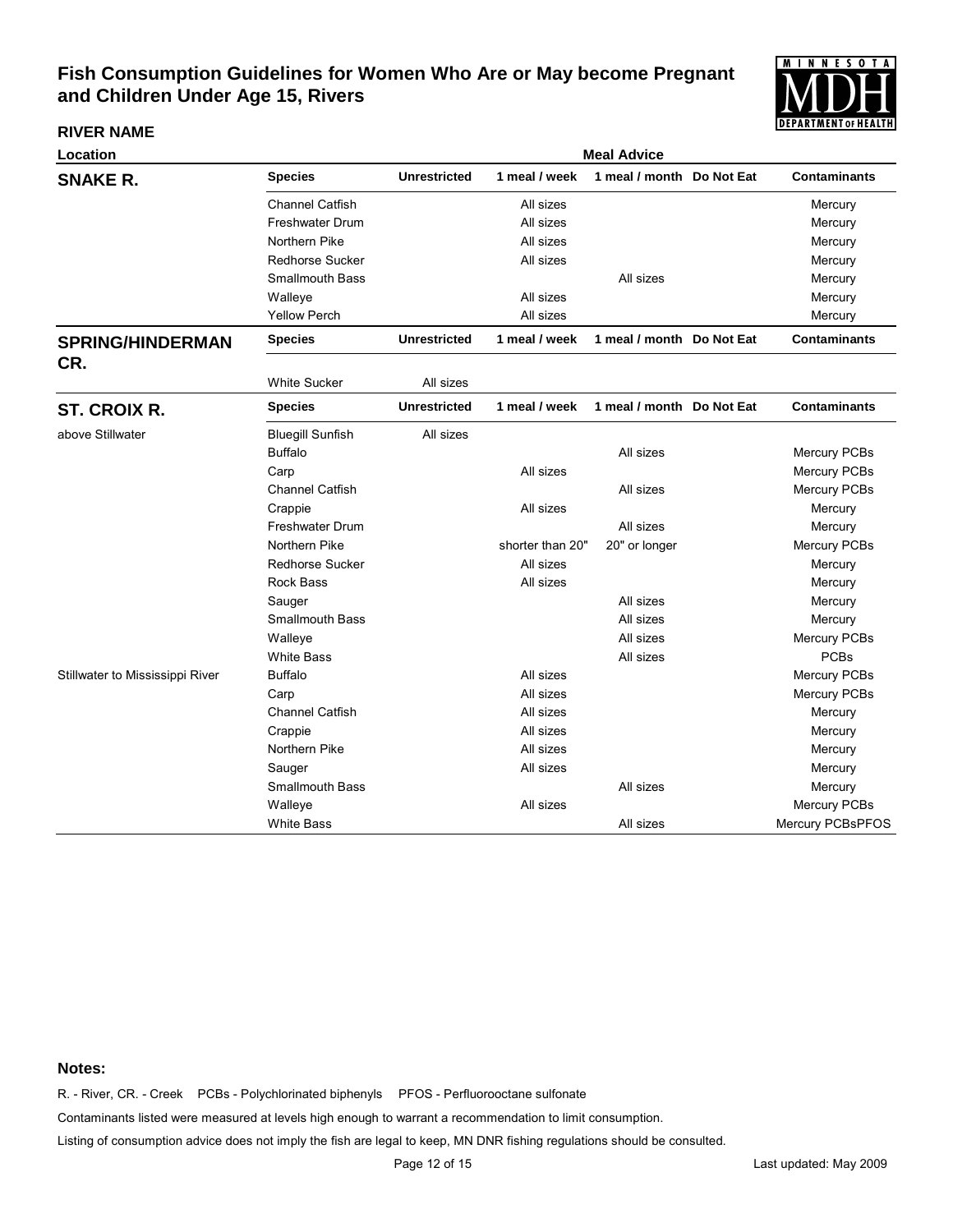

### **RIVER NAME**

| Location                         |                        |                     |               | <b>Meal Advice</b>             |           |                     |
|----------------------------------|------------------------|---------------------|---------------|--------------------------------|-----------|---------------------|
| ST. LOUIS R.                     | <b>Species</b>         | <b>Unrestricted</b> | 1 meal / week | 1 meal / month Do Not Eat      |           | <b>Contaminants</b> |
| above Cloquet                    | Channel Catfish        |                     |               | All sizes                      |           | Mercury             |
|                                  | Northern Pike          |                     |               | All sizes                      |           | Mercury             |
|                                  | <b>Redhorse Sucker</b> |                     |               | All sizes                      |           | Mercury             |
|                                  | <b>Rock Bass</b>       |                     | All sizes     |                                |           | Mercury             |
|                                  | <b>Smallmouth Bass</b> |                     |               | All sizes                      |           | Mercury             |
|                                  | Walleye                |                     |               | All sizes                      |           | Mercury             |
|                                  | <b>White Sucker</b>    |                     |               | All sizes                      |           | Mercury             |
| Cloquet to Fond du Lac Dam       | Carp                   |                     |               | All sizes                      |           | Mercury PCBs        |
|                                  | <b>Channel Catfish</b> |                     |               | All sizes                      |           | Mercury PCBs        |
|                                  | <b>Smallmouth Bass</b> |                     |               | All sizes                      |           | Mercury             |
|                                  | Walleye                |                     |               | All sizes                      |           | Mercury             |
|                                  | <b>White Sucker</b>    |                     |               | All sizes                      |           | Mercury             |
| Fond du Lac Dam to Lake Superior | Carp                   |                     |               | All sizes                      |           | Mercury PCBs        |
|                                  | <b>Channel Catfish</b> |                     |               | All sizes                      |           | Mercury PCBs        |
|                                  | Crappie                |                     | All sizes     |                                |           | Mercury             |
|                                  | Northern Pike          |                     |               | All sizes                      |           | Mercury             |
|                                  | <b>Smallmouth Bass</b> |                     |               | All sizes                      |           | Mercury PCBs        |
|                                  | Sunfish                |                     | All sizes     |                                |           | Mercury             |
|                                  | Walleye                |                     |               | shorter than 20" 20" or longer |           | Mercury PCBs        |
|                                  | <b>White Sucker</b>    |                     | All sizes     |                                |           | Mercury             |
|                                  | <b>Yellow Perch</b>    |                     | All sizes     |                                |           | Mercury             |
| <b>STONEY BROOK</b>              | <b>Species</b>         | <b>Unrestricted</b> | 1 meal / week | 1 meal / month Do Not Eat      |           | <b>Contaminants</b> |
|                                  | <b>Brook Trout</b>     | All sizes           |               |                                |           |                     |
|                                  | <b>Brown Trout</b>     | All sizes           |               |                                |           |                     |
| <b>STRAIGHT R.</b>               | <b>Species</b>         | <b>Unrestricted</b> | 1 meal / week | 1 meal / month Do Not Eat      |           | <b>Contaminants</b> |
|                                  | <b>Brown Trout</b>     |                     | All sizes     |                                |           | Mercury             |
|                                  | Northern Pike          |                     | All sizes     |                                |           | Mercury             |
|                                  | <b>White Sucker</b>    |                     | All sizes     |                                |           | Mercury             |
| <b>STURGEON R.</b>               | <b>Species</b>         | <b>Unrestricted</b> | 1 meal / week | 1 meal / month Do Not Eat      |           | <b>Contaminants</b> |
|                                  | Mooneye                |                     | All sizes     |                                |           | Mercury             |
|                                  | Northern Pike          |                     |               | All sizes                      |           | Mercury             |
|                                  | <b>Redhorse Sucker</b> |                     |               | All sizes                      |           | Mercury             |
|                                  | <b>Smallmouth Bass</b> |                     |               | All sizes                      |           | Mercury             |
|                                  | Walleye                |                     |               |                                | All sizes | Mercury             |
| <b>SUCKER CR.</b>                | <b>Species</b>         | <b>Unrestricted</b> | 1 meal / week | 1 meal / month Do Not Eat      |           | <b>Contaminants</b> |
|                                  | <b>White Sucker</b>    |                     | All sizes     |                                |           | Mercury             |
| SWAN R.                          | <b>Species</b>         | <b>Unrestricted</b> | 1 meal / week | 1 meal / month Do Not Eat      |           | <b>Contaminants</b> |
|                                  | Northern Pike          |                     |               | All sizes                      |           | Mercury             |
|                                  | Smallmouth Bass        |                     |               | All sizes                      |           | Mercury             |
|                                  | <b>White Sucker</b>    |                     | All sizes     |                                |           | Mercury             |
|                                  |                        |                     |               |                                |           |                     |

### **Notes:**

R. - River, CR. - Creek PCBs - Polychlorinated biphenyls PFOS - Perfluorooctane sulfonate

Contaminants listed were measured at levels high enough to warrant a recommendation to limit consumption.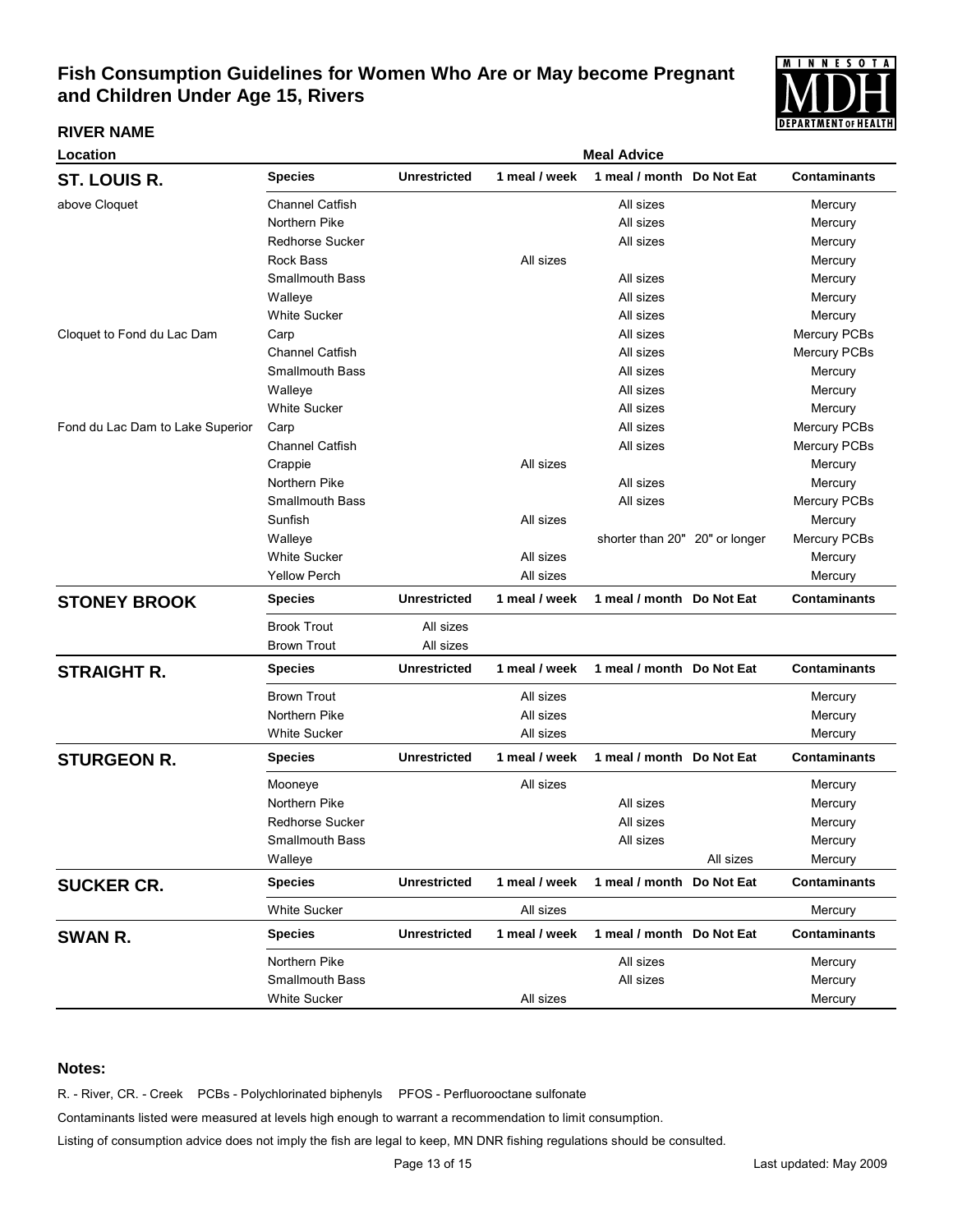

#### **RIVER NAME**

| Location                  | <b>Meal Advice</b>      |                     |               |                           |  |                     |  |  |
|---------------------------|-------------------------|---------------------|---------------|---------------------------|--|---------------------|--|--|
| TOAD R.                   | <b>Species</b>          | <b>Unrestricted</b> | 1 meal / week | 1 meal / month Do Not Eat |  | <b>Contaminants</b> |  |  |
|                           | Northern Pike           |                     | All sizes     |                           |  | Mercury             |  |  |
|                           | <b>White Sucker</b>     |                     | All sizes     |                           |  | Mercury             |  |  |
|                           | <b>Yellow Perch</b>     | All sizes           |               |                           |  |                     |  |  |
| <b>UPPER IOWA R.</b>      | <b>Species</b>          | <b>Unrestricted</b> | 1 meal / week | 1 meal / month Do Not Eat |  | <b>Contaminants</b> |  |  |
|                           | <b>Bluegill Sunfish</b> |                     | All sizes     |                           |  | Mercury             |  |  |
|                           | Crappie                 |                     |               | All sizes                 |  | Mercury             |  |  |
| <b>VERMILION R.</b>       | <b>Species</b>          | <b>Unrestricted</b> | 1 meal / week | 1 meal / month Do Not Eat |  | <b>Contaminants</b> |  |  |
|                           | Northern Pike           |                     |               | All sizes                 |  | Mercury             |  |  |
|                           | Walleye                 |                     |               | All sizes                 |  | Mercury             |  |  |
|                           | <b>White Sucker</b>     |                     |               | All sizes                 |  | Mercury             |  |  |
|                           | <b>Yellow Perch</b>     |                     | All sizes     |                           |  | Mercury             |  |  |
| <b>VERMILLION R.</b>      | <b>Species</b>          | <b>Unrestricted</b> | 1 meal / week | 1 meal / month Do Not Eat |  | <b>Contaminants</b> |  |  |
|                           | Carp                    |                     | All sizes     |                           |  | Mercury             |  |  |
|                           | Crappie                 |                     | All sizes     |                           |  | Mercury             |  |  |
|                           | Northern Pike           |                     | All sizes     |                           |  | Mercury             |  |  |
| <b>WATANWAN R.</b>        | <b>Species</b>          | <b>Unrestricted</b> | 1 meal / week | 1 meal / month Do Not Eat |  | <b>Contaminants</b> |  |  |
|                           | Carp                    |                     | All sizes     |                           |  | Mercury             |  |  |
|                           | Walleye                 |                     | All sizes     |                           |  | Mercury             |  |  |
| <b>WEST INDIAN CR.</b>    | <b>Species</b>          | <b>Unrestricted</b> | 1 meal / week | 1 meal / month Do Not Eat |  | <b>Contaminants</b> |  |  |
|                           | <b>Brown Trout</b>      |                     | All sizes     |                           |  | Mercury             |  |  |
|                           | <b>White Sucker</b>     |                     | All sizes     |                           |  | Mercury             |  |  |
| <b>WHITEFACE R.</b>       | <b>Species</b>          | <b>Unrestricted</b> | 1 meal / week | 1 meal / month Do Not Eat |  | <b>Contaminants</b> |  |  |
|                           | <b>Channel Catfish</b>  |                     |               | All sizes                 |  | Mercury             |  |  |
|                           | Northern Pike           |                     | All sizes     |                           |  | Mercury             |  |  |
|                           | <b>Redhorse Sucker</b>  |                     | All sizes     |                           |  | Mercury             |  |  |
|                           | <b>Smallmouth Bass</b>  |                     |               | All sizes                 |  | Mercury             |  |  |
|                           | Walleye                 |                     |               | All sizes                 |  | Mercury             |  |  |
|                           | <b>White Sucker</b>     |                     |               | All sizes                 |  | Mercury             |  |  |
| <b>WHITEWATER R.</b>      | <b>Species</b>          | <b>Unrestricted</b> | 1 meal / week | 1 meal / month Do Not Eat |  | <b>Contaminants</b> |  |  |
|                           | <b>Brown Trout</b>      |                     | All sizes     |                           |  | Mercury             |  |  |
|                           | <b>White Sucker</b>     |                     |               | All sizes                 |  | Mercury             |  |  |
| <b>YELLOW MEDICINE R.</b> | <b>Species</b>          | <b>Unrestricted</b> | 1 meal / week | 1 meal / month Do Not Eat |  | <b>Contaminants</b> |  |  |
|                           | Carp                    |                     |               | All sizes                 |  | Mercury             |  |  |
|                           | <b>Smallmouth Bass</b>  |                     | All sizes     |                           |  | Mercury             |  |  |
|                           | Walleye                 |                     | All sizes     |                           |  | Mercury             |  |  |
|                           |                         |                     |               |                           |  |                     |  |  |

### **Notes:**

R. - River, CR. - Creek PCBs - Polychlorinated biphenyls PFOS - Perfluorooctane sulfonate

Contaminants listed were measured at levels high enough to warrant a recommendation to limit consumption.